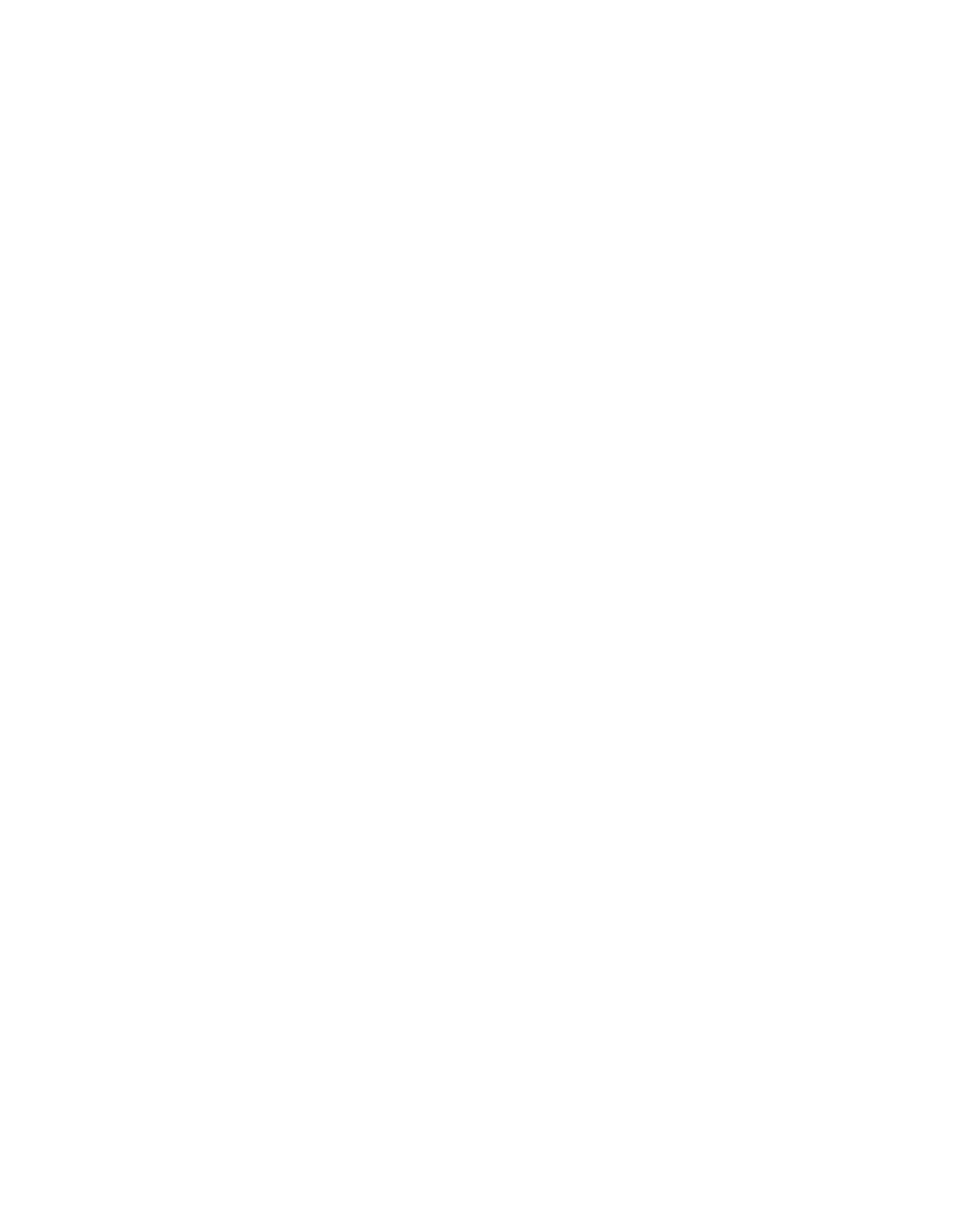### **About the Research**

At Simon Associates Management Consultants, we focus on change. As anthropologists and experts in building new businesses or changing well-established ones, we have been working with healthcare institutions during these changing times.

Social media became an area of particular importance, controversy, discussion and debate. You could feel the tension as we spoke with all sectors from physicians, nurses, and staff to administrators and legal departments. Demand for conversations online was growing from community groups and individual patients, young and old.

We listened and watched as staff dealt with rules that limited their access to the Internet and to social media. Yet, staff easily texted messages and looked at Facebook from their cell phones. What was the right policy for an institution? And what was the right marketing and branding strategy for them to use to grow their organization? Social Media was ubiquitous but troubling as each institution tried to do the right thing for their patients, their doctors and their staff.

In 2010, when we first did the survey, it was out of our own professional interest in change. What were hospitals doing on Facebook? On YouTube and Twitter? Were there trends that could be of help to others? Some hospitals, from Mayo Clinic to Cleveland Clinic had embraced social media completely. Children's hospitals were moving quickly to create very large online communities. Yet, smaller community hospitals and even leading academic medical centers were ignoring social media, and indeed, by definition almost ignoring their communities.

By 2011, healthcare clients were struggling with how they should respond to the changes taking place in online community building, marketing and communications. Social media was clearly growing as an area of focus, interest, and of concern. We hope you find this research of help in your discussions and debates.

Please share with us your thoughts a[t info@simonassociates.net.](mailto:info@simonassociates.net)

### **Andrea J. Simon PhD President, Simon Associates Management Consultants**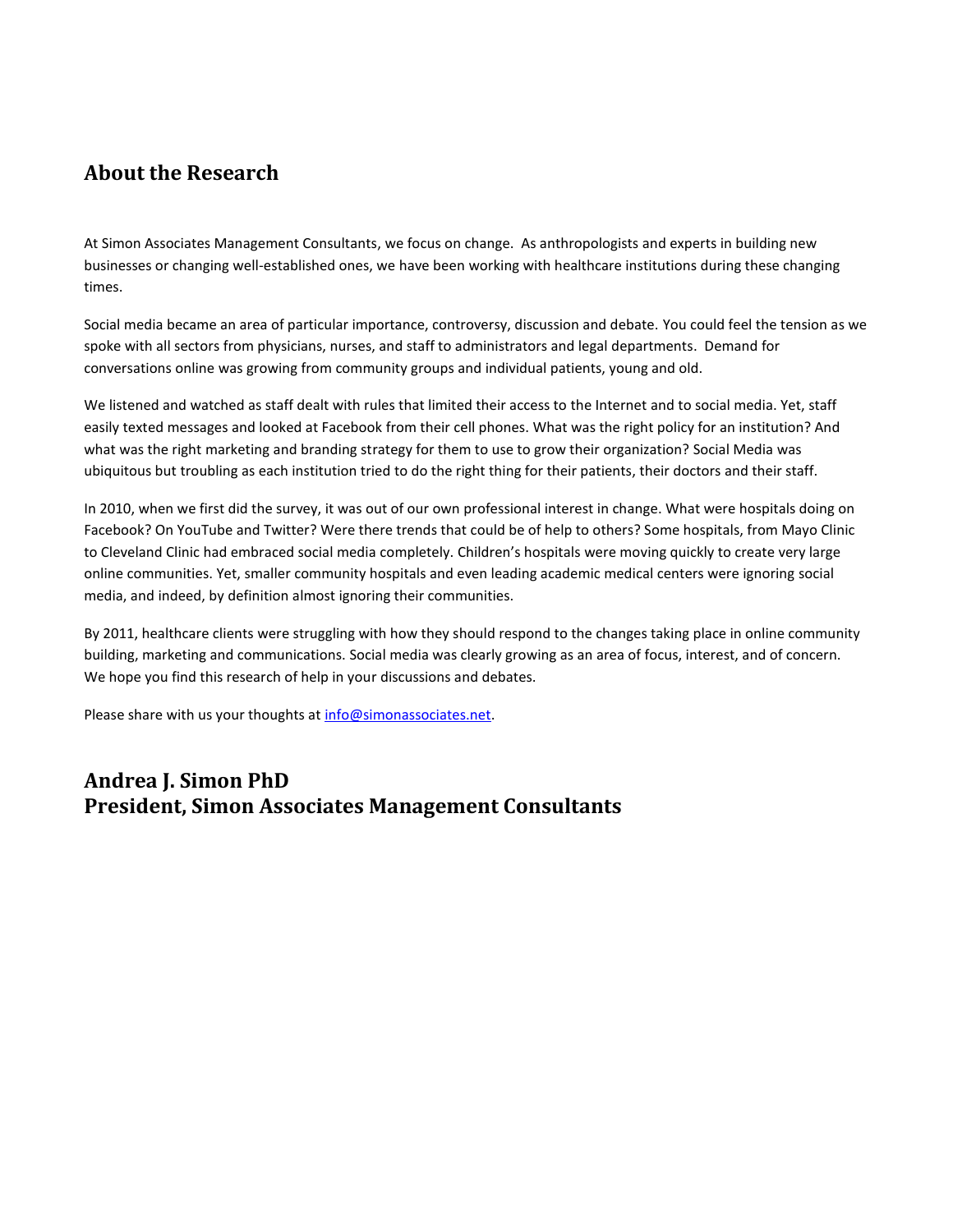### **Introduction**

We have conducted this research for two consecutive years $^1$  now because, as anthropologists, we are very interested in culture change trends. The use of social media by hospitals is very relevant to watching the trends in how hospital institutions build relationships with and engagement among patients, families and communities. The fact that so many hospitals have still not begun to build a social media foundation on Facebook begs the question: Why not?

Not too long ago a physician at a client hospital asked why anyone would be discussing anything on Facebook or Twitter. When we showed him the 10,000+ fans that were following another physician's blog he was in shock. Young people who have grown up digital "get it." As you will see in the research, Children's Hospitals also "get it" as their patients and families form big "fan clubs" on their social media sites.

The list of the 140 hospitals we surveyed is at the end of the paper. We took several months to capture all of the data. We can provide the specific number of "likes" at the time we researched a particular hospital but those numbers, of course, were constantly changing, as they are today.

# **The Changing Context: Role for Social Media**

In 2011, the Society for Healthcare Strategy and Market Development (SHSMD) published an excellent document on social media for hospitals. The study revealed that "Healthcare organizations are using social networking and professional networking sites in numerous ways to connect with patients, potential patients, donors, and the community at large. They routinely use Facebook and Twitter to build a network of followers and then distribute news, promote events, and drive fund-raising initiatives through these tools."<sup>2</sup>

Consumers were unmistakably expressing their need for healthcare information. And they trusted their doctors to provide it. Similarly, the Pew Research Center's Internet & American Life Project <sup>3</sup> showed very clearly that healthcare was the second most frequent reason why people went on the Internet for information and that Facebook was definitely a place where people were very comfortable finding answers to questions and sharing information and insights.

Indeed, as Susannah Fox, Associate Director, Digital Strategy, Pew Research, wrote in her February 1, 2011 research, "Health information remains one of the most important subjects that Internet users research online." For its 2011 research, the Pew Internet Project and California HealthCare Foundation<sup>4</sup> added eight new topics to its national survey measuring Internet users' interest in health information. The results suggest a platform waiting for hospitals to jump upon:

- 29% of Internet users look online for information about food safety or recalls.
- 24% of Internet users look online for information about drug safety or recalls.
- 19% of Internet users look online for information about pregnancy and childbirth.
- 17% of Internet users look online for information about memory loss, dementia, or Alzheimer's.
- 14% of Internet users look online for information about how to manage chronic pain.
- 12% of Internet users look online for information about long-term care for an elderly or disabled person.
- 7% of Internet users look online for information about end-of-life decisions.

 $\overline{\phantom{a}}$ 

 $^{1}$  The 2010 research was conducted with Verasoni WorldWide.

 $^2$  Society for Healthcare Strategy and Market Development 2011

<sup>&</sup>lt;sup>3</sup> Pew Research Center's Internet & American Life Project, August 9-September 13, 2010

<sup>4</sup> <http://www.pewinternet.org/Reports/2011/HealthTopics.aspx>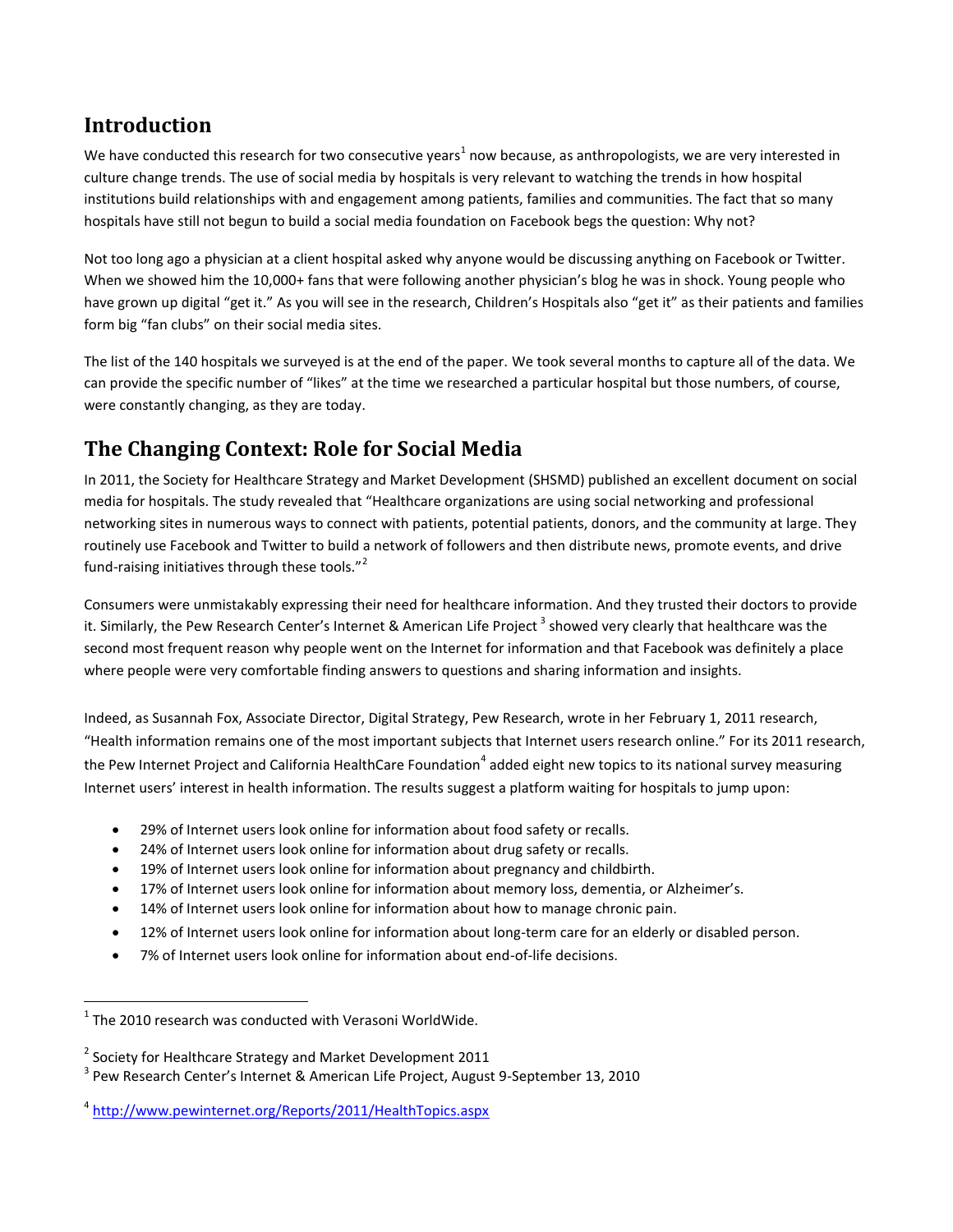Even more recently, PWC published research in April 2012<sup>5</sup> stating that "liking, following, linking, tagging, and stumbling: social media is changing the nature of health-related interactions." One of their illustrations captured the essence of the dynamic so clearly:

*"When I was in the ER last night, I tweeted about the interminable wait. It seemed as though people who weren't that sick got whisked in ahead of me! Guess what? Someone from the hospital heard me! They spotted my tweet and responded. And even sent someone down to talk to me in person. That's what I love about social media. I can write what I want when I want, and send it to all my friends, groups, and followers in an instant. And, all of them can send it to all of their friends, groups, and followers. It's like my personal electronic megaphone."*

Our original research conducted in November, 2010 and again in November, 2011 makes us wonder why hospitals and medical centers are not responding more aggressively to the unmet needs of their communities and consumers. Why are they allowing their patients, families and friends to turn t[o www.WebMD.com](file:///C:/Users/Andi%20Simon/Documents/AJS%20research%20social%20media%20Abe/www.WebMD.com) o[r http://www.patientslikeme.com](http://www.patientslikeme.com/) for information? Why are they permitting healthcare leaders such as Mayo, the Cleveland Clinic, St. Jude's Children's Research Hospital or the Boston Children's Hospital to own the space that they could enter and take leadership roles in as well?

### **Overview of the Research**

 $\overline{\phantom{a}}$ 

In November 2010, we surveyed Facebook sites for 140 healthcare institutions, evenly distributed throughout each area of the U.S. To examine developing trends, we began our 2011 review in November and completed the survey in March 2012. When we looked at our data from both 2010 and 2011, it became very clear that:

- Approximately 16% of the hospitals and medical centers were using Facebook to build their community of friends and fans.
- Another 19% were not using Facebook, Twitter, blogs or other social media options at all.
- The largest portion, 65%, were beginning to grow their fans as measured in "likes," but this was a slow process and often seemed to lack strategy or focus.

Despite the obvious value of social media and online information for consumers, most healthcare institutions were simply not developing robust social media and content marketing initiatives.

The two major exceptions were children's hospitals and major "destination" healthcare institutions with strong brand reputations as "leaders." Children's hospitals noticeably recognize that those who need them and support their institution— parents, families, friends, communities, even their patients— have grown up digital, are social media savvy. They are expecting children's hospitals to be digitally connected on Facebook and Twitter.

For hospital leadership, embracing social media is something to look at very closely in order to learn:

- 1) What is working really well to build communities of fans online?
- 2) How these hospitals are leveraging their communities of 5000-700,000 fans?
- 3) How their fans are helping them deliver better healthcare?

<sup>5</sup> *PWC Health Institute: "Social media "likes" healthcare: From marketing to social business" April 2012*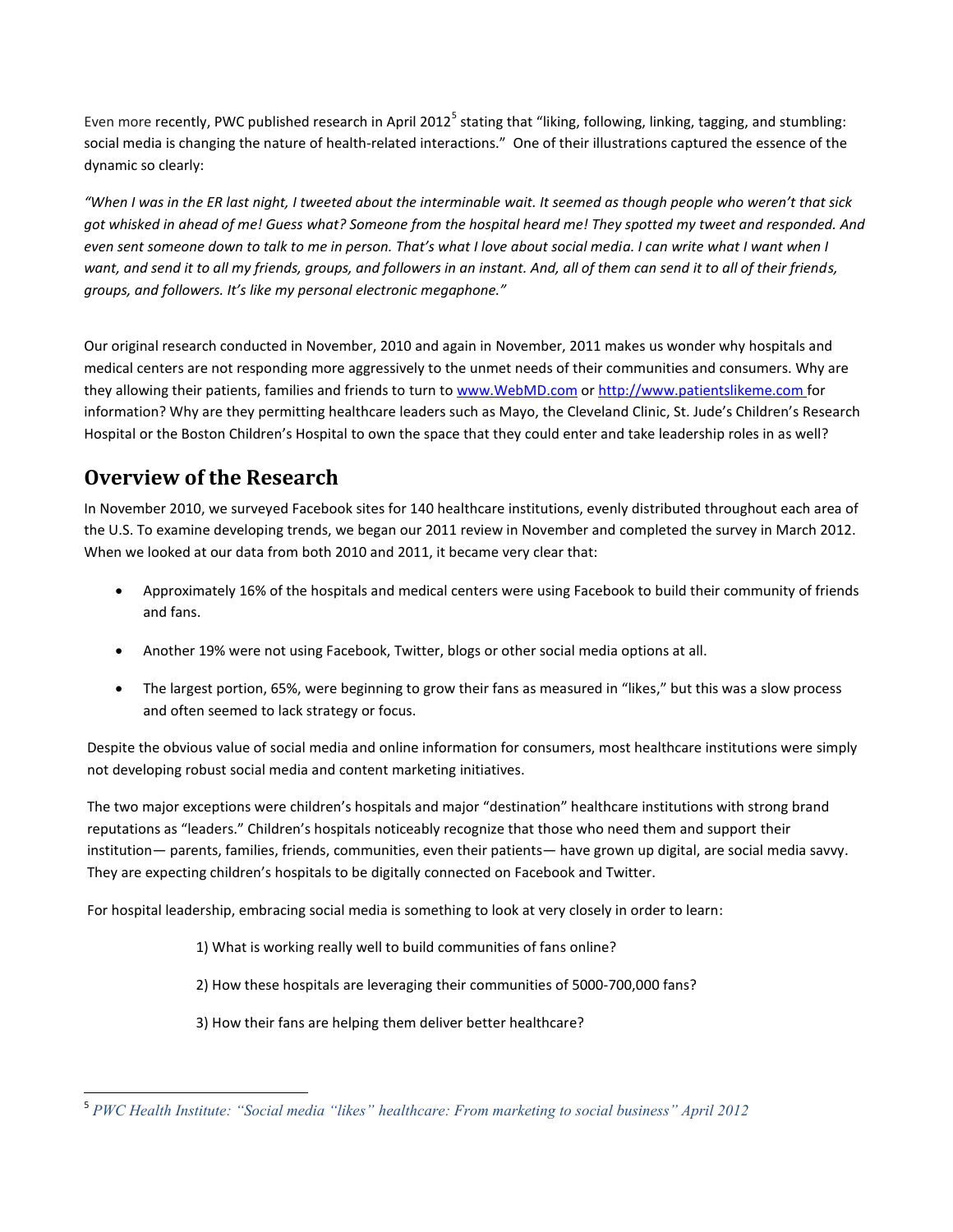Unquestionably, some hospitals, leading specialty and major clinical institutions, and children's hospitals, "get" social media. They are moving quickly to build communities and engage patients, families and friends to ensure their brands are the ones that dominate in this medium. Their scope is beyond Facebook, but it is a strong foundation for their social media efforts.

The top-line research results are:

- **Children's Hospitals "get" social media:** Children's Hospitals are simply far and away the most energetic and successful at using Facebook to build a community of fans. Whether it is St. Jude's Children's Research Hospital that had over 723,000 "likes" or Boston Children's Hospital with 706,000 "likes" at the time of the research, or the entire group of children's hospitals, social media is providing an amazing foundation for community building among their parents and patients.
- **Fifteen (15) of the 140 hospitals are growing friends in dramatic numbers:** The overall number of hospitals building significant numbers of Facebook fans with over 10,000 "likes" increased from 8 in 2010 to 15 in 2011. While this is still a small number relative to the 140 we reviewed, it doubled in size and represented an increase from 5.7% to 10.7% of the total studied. Yet, they represent the few.
- **A few more are beginning to build their fans:** There was a small increase in the number of hospitals with 5,000- 10,000 "likes," from 5 to 7 institutions or from 2.8% to 5% of the total. Startling to us was how few had major fan clubs on Facebook.
- **Most hospitals, 40%, are just starting out:** Fifty-seven hospitals of the 140 had less than 1,000 fans, or 40.7% of those surveyed. Of those 57, there were still **26 with 0 "likes."** This was the same number as in 2010.
- **Yet, there are some giants emerging in social media leaders exclusive of those Children's Hospitals:**  Four (4) hospitals had over 10,000 "likes." These were leading academic centers, or specialty hospitals for cancer, heart or orthopedics. Each was a destination sites. Their presence plainly shows how you can create a base of support with fans, friends, "fun-raising" and fund-raising initiatives that can grow a brand and expand beyond a local market space.

Among those institutions that were not engaged in social media there was no pattern. They weren't just community hospitals or regional centers, small or large. Those not developing Facebook communities were some of every kind of major academic medical center, leading regional medical centers, and community hospitals. Unquestionably, most hospitals surveyed still have not discovered the value of a social media community. Nor have they seen how to use it to do public health, transforming the health of populations in their communities. In addition, these non-users have not embraced social media to fulfill branding, marketing, educational, or brand-positioning purposes.

Why? We are not sure but can suggest some of the reasons, from risk aversion to staffing issues. But without a doubt, the value of social media is clear to leaders in the medical field who are finding multiple uses for the medium.

# **The Research Methodology**

In our November 2010 study, we conducted research to set a benchmark for how hospitals, medical centers and health systems were using Facebook to communicate with consumers, build a community of fans, share new health information and capitalize on the engagement potential of Facebook for their institutions. In that research, we reviewed Facebook sites for 140 institutions, representing approximately the same proportion for each area of the U.S. — Northeast, South, Midwest and Far West.

The second research was begun in November, 2011 and completed in March, 2012. We list the data as 2011 data, but it actually spanned a number of months as we reevaluated these same hospitals. While we expected to see the same types of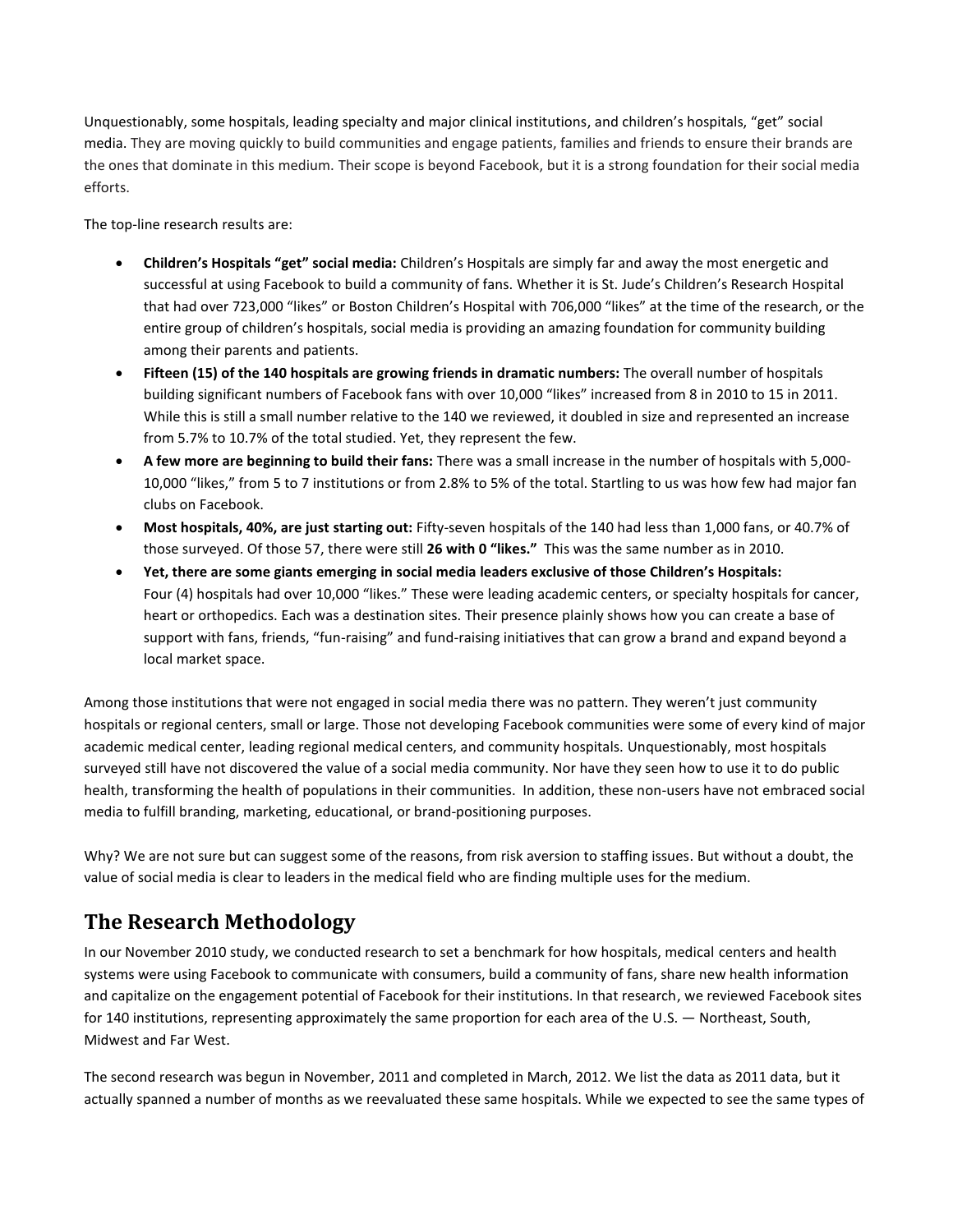Facebook activity, we were surprised by the wide array of different utilization patterns. Of those surveyed, only 114 of the 140 hospitals had any social media presence. For the charting, we removed the 26 with zero fans or "likes" and focused on those that had some "likes" engaged with them.

The questions we asked in November, 2011 were essentially the same as those we had posed in November, 2010. We also asked several other questions to explore new uses for Facebook. In addition, we looked to see what people were doing on Twitter, but this use was so limited that we paused and decided to wait until next season. YouTube, on the other hand, was another matter and we will discuss this further in this document.

Interestingly, we saw that there were some hospitals that were using Facebook for a wide range of purposes and to build large numbers of friends — from healthcare promotion, celebrations of staff, and overall community building to "funraising" and fund-raising campaigns. As we reviewed their initiatives, we saw a pattern emerge of a model for what constitutes an excellent Facebook page for a medical institution. This began our development of a social media/Facebook model that others could emulate for building a community of fans, as well as compelling reasons why they should. Those hospitals with high social media numbers seemed to be destination hospitals that drew from well beyond their local community setting.

We plan to follow this research with additional work focused on what consumers are looking for in healthcare websites. Recent research on consumer reasons for turning to Facebook for commercial purposes — to buy something — suggests that they are looking for information that makes the purchase of an item simpler and easier. For healthcare, they are looking for those they trust (physicians, healthcare experts) to make accessing information and getting the right care simpler and easier.

#### **The questions we wanted to address:**

- **Presence:** What type of presence does a healthcare institution have on Facebook?
- **Number of "friends":** How many "friends" or "likes" does it have and how is it engaging with them?
- **Level of Engagement:** What level of engagement/participation do hospitals have with their friends? Do they encourage comments and how do they respond?
- **Services Provided:** Does a hospital provide health information and in what format? Can people ask questions, show pictures and get responses?
- **Hospital-offered Incentives:** Does the hospital offer incentives or offers? Games or contests? Fund-raising opportunities?
- **Sharing News:** How do they share news and about what themes?
- **Integration with other Social Media:** Is Facebook integrated with other social media such as Twitter or Blogs or YouTube?
- **Video and Pictures:** Are pictures posted and how often?

### **The Sample**

The original sample was of 140 hospitals evenly selected by region and size. The sample was further reduced to 114 to eliminate those hospitals without any "likes" on Facebook. Of the 114 that we were going to review, the sample sorted by number of beds as follows: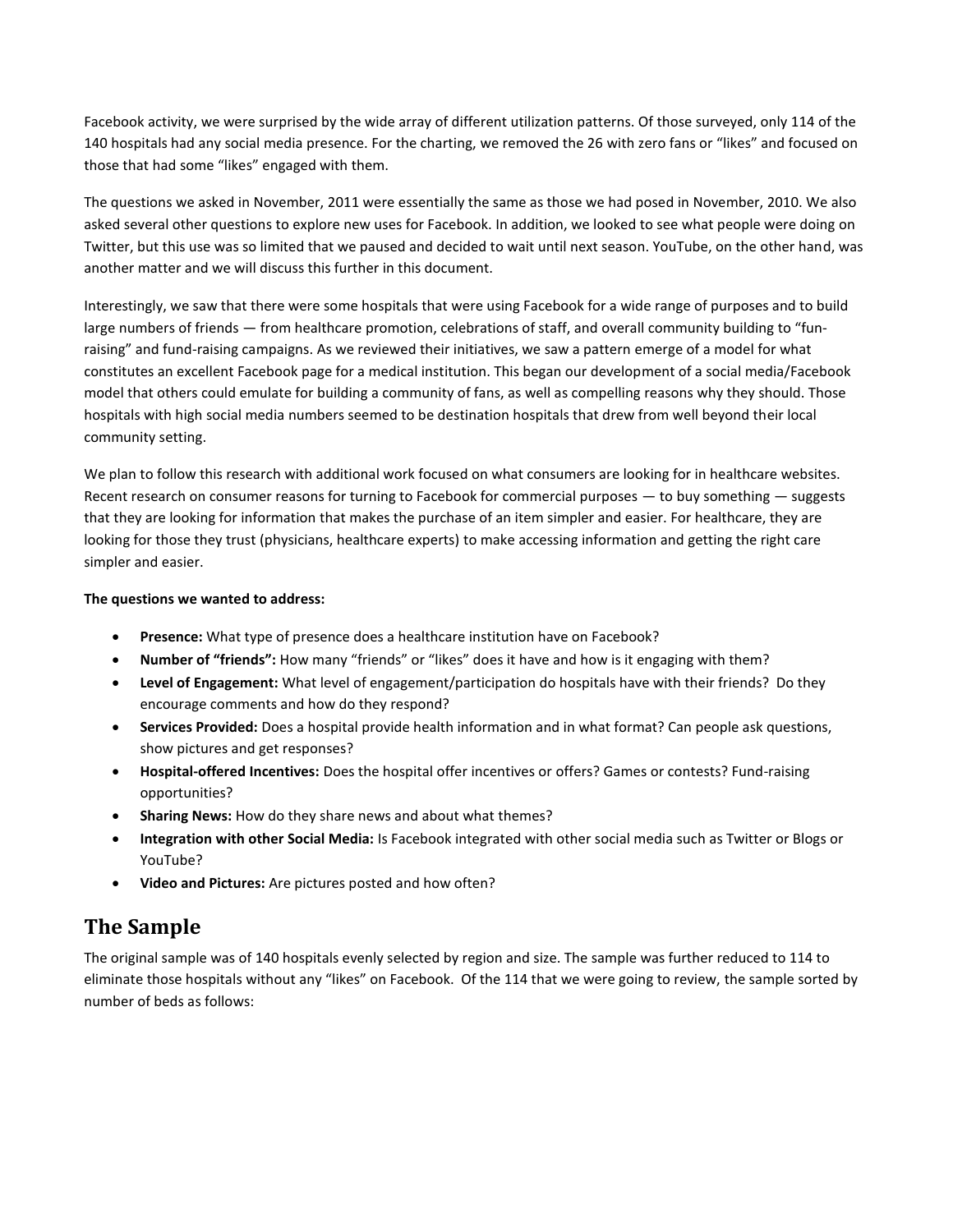

### **Detailed Results**

#### **Overall Facebook Activity for Hospitals and Hospital Systems**

For the sake of this analysis we begin by showing you all of the 140 hospitals sampled in the chart below. As you can see, there are still 26 hospitals with essential no Facebook "likes" or activity. Of the 114 hospitals that are active on Facebook there has been a dramatic shift in their number of "likes."

| # Likes      | # Hospitals<br>2010 | # Hospitals<br>2011 |
|--------------|---------------------|---------------------|
| 0-5          | 26                  | 26                  |
| 5-1,000      | 70                  | 40                  |
| 1,001-5,000  | 31                  | 52                  |
| 5,001-10,000 | 5                   |                     |
| >10,000      | 8                   | 15                  |
|              | 140                 | 140                 |

The number of hospitals with less than 1,000 "likes" dropped from 70 to 40 (42% decline) while the number with 1,000- 5,000 increased from 31-52 (68% increase). The number of hospitals with over 10,000 "likes" has almost doubled between 2010 and 2011. Yet, they only represent 13% of the 114 sampled.

# **Regional Patterns**

As the following chart shows, the Northeast increased the number of "likes" by 55%. This was in part driven by the dramatic growth of the Boston's Children's Hospital that soared to over 700,000 "likes." The same can be said for the South with St. Jude's Children's Research Hospital doubling its # of "likes" to over 700,000. In the Midwest and the West Coast growth started at much lower baselines but showed significant increases.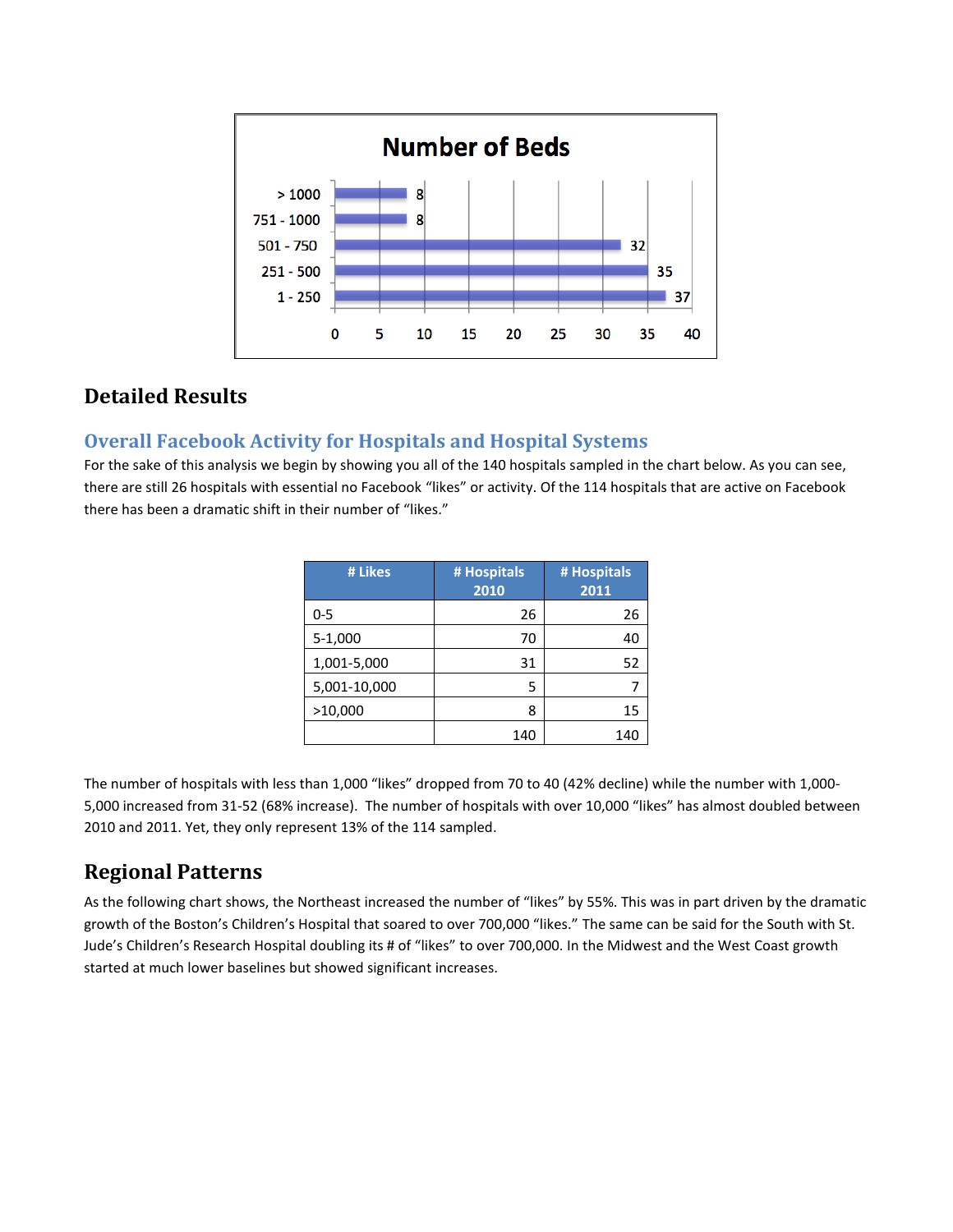

### **How are hospitals growing their communities?**

#### **Post-Frequency**

One of the key questions we asked: For what purposes are healthcare institutions using Facebook?

In other industries, it is well known that Facebook serves a range of purposes. Some pages are used as connection hubs while others offer information pertinent to their fans. Community building is a critical objective. For others, Facebook is a way to provide consumers with updated information, incentives for purchase, and ways to connect to other users, including discussion boards and forums for resolving problems.

As we looked at the Facebook pages for hospitals, medical centers and healthcare systems, we were struck by the themes that seem to be emerging. It is premature to know for sure what is working best for consumers or for healthcare institutions. What is obvious, however, is that some hospitals are effectively using their Facebook pages to share information to a broad base of consumers — patients, families, communities, friends and simply those engaged in the healthcare theme. To assess the hospitals' efforts and results, we looked at the frequency of postings to see how often these institutions were "speaking" to their fans, adding value to consumers and/or creating a connection with the style of healthcare brands.

It became clear that those institutions building Facebook communities understand that they must post daily. The number of hospitals posting daily grew from 48 to 71, an increase of 48%, while those posting twice a week or monthly decreased by more than half. These institutions by and large migrated to daily postings. Some hospitals understand content marketing and are using daily posts to sustain engagement, while others are not investing in the medium and are leaving their fans friendless. It doesn't take long for people to stop coming to see what is new.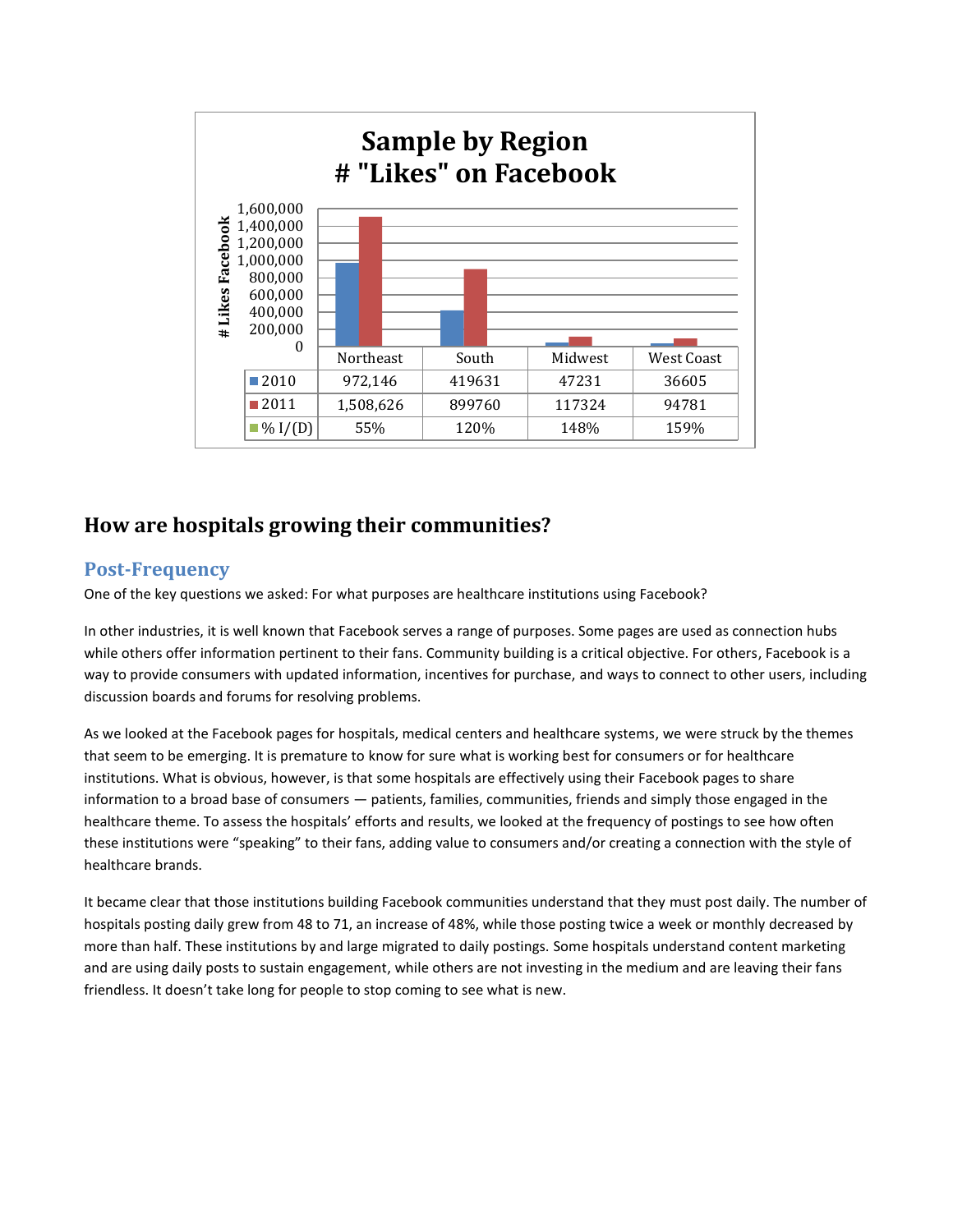

#### **Use of Events Function on Facebook**

As we know, Facebook's "wall" or timeline is where content is posted (e.g., to update status or post a picture, etc.). It is also where "News Feed" stories can be generated, so that the next time people log into Facebook, they can see the content.

In 2010, only 6 hospitals (5%) used Facebook's wall to post hospital events. By 2011, that had shifted; 13 or 116% more hospitals used the wall to post events. And, there were 62 events posted.

|      | Events 2010 | Events 2011 | ■ % Change |
|------|-------------|-------------|------------|
| Wall |             |             | 116%       |

#### **Discussion Boards**

Virtually no one is using Facebook's discussion boards. They are integrating discussions through wall postings. People want to see a quick snapshot discussion and add comments, not go to a separate board.

#### **Feedback: Solicited & Unsolicited**

As we noted in our first study, we were astonished by the limited comments and feedback being solicited and leveraged by the healthcare institutions surveyed. Facebook in its essence is a foundation for building communities and engaged relationships.

In 2010, only 38 hospital Facebook pages (33%) solicited feedback from their Facebook members.

That has dramatically changed. In 2011, 85 (75%) of the hospitals which we sampled actually did solicit feedback and only 29 (25%) did not. The discussions were in a wide range of areas: hospital experiences (good or bad), events, "happy doctor days," etc.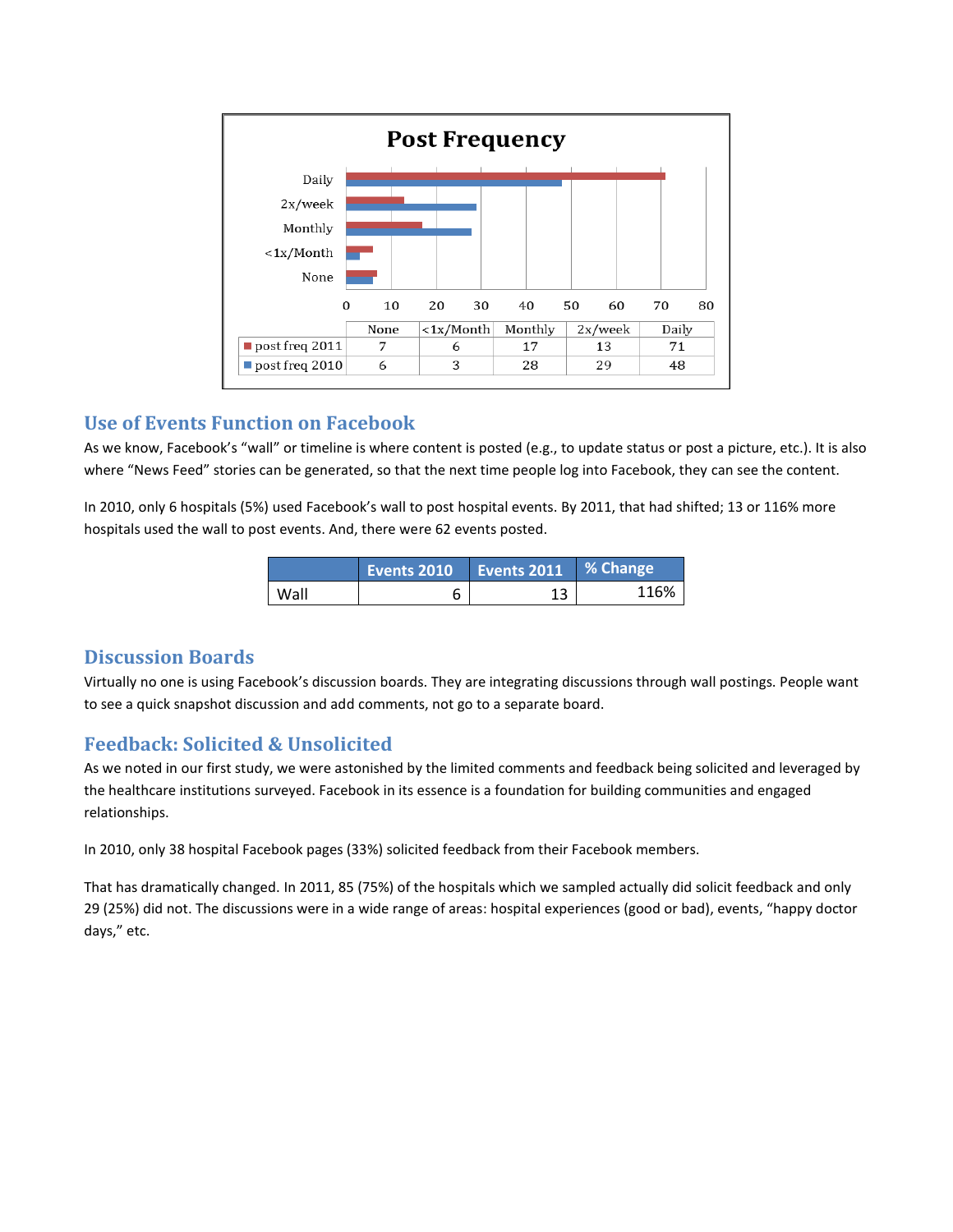

### **Engagement Opportunities: Incentives, Games, Apps, Contests:**

This was an area that was simply not being used in 2010. At that time, only 5 hospitals had games, apps, contests or incentives. That has not changed significantly. While there are now 12 hospitals using the gaming or incentive area instead of 5 (a 140% increase), 102 (89%) are not using these elements for any purpose on their Facebook sites. Most hospitals, however, apparently did not see any value in these tools for consumer engagement.

Hospital for Special Surgery has made great gains since 2011, partially because of effective incentives on its wall to lure fans to return. It posts trivia questions and has fans post answers on the wall. It also posts Fitness Friday tips with exercise routines that people can do at home. It even offered a "Train Like a Knick" fitness incentive.

Other hospitals, such as Stamford Hospital, are also using incentives to get more fans to "like" their site. If you click that "you like the hospital" on Stamford's site, you are rewarded with exclusive offers. Boston Children's Hospital created a robot-naming contest. It also has a program called "There's a MAPP for That," a virtual mobile app that helps navigate your experience at the hospital.

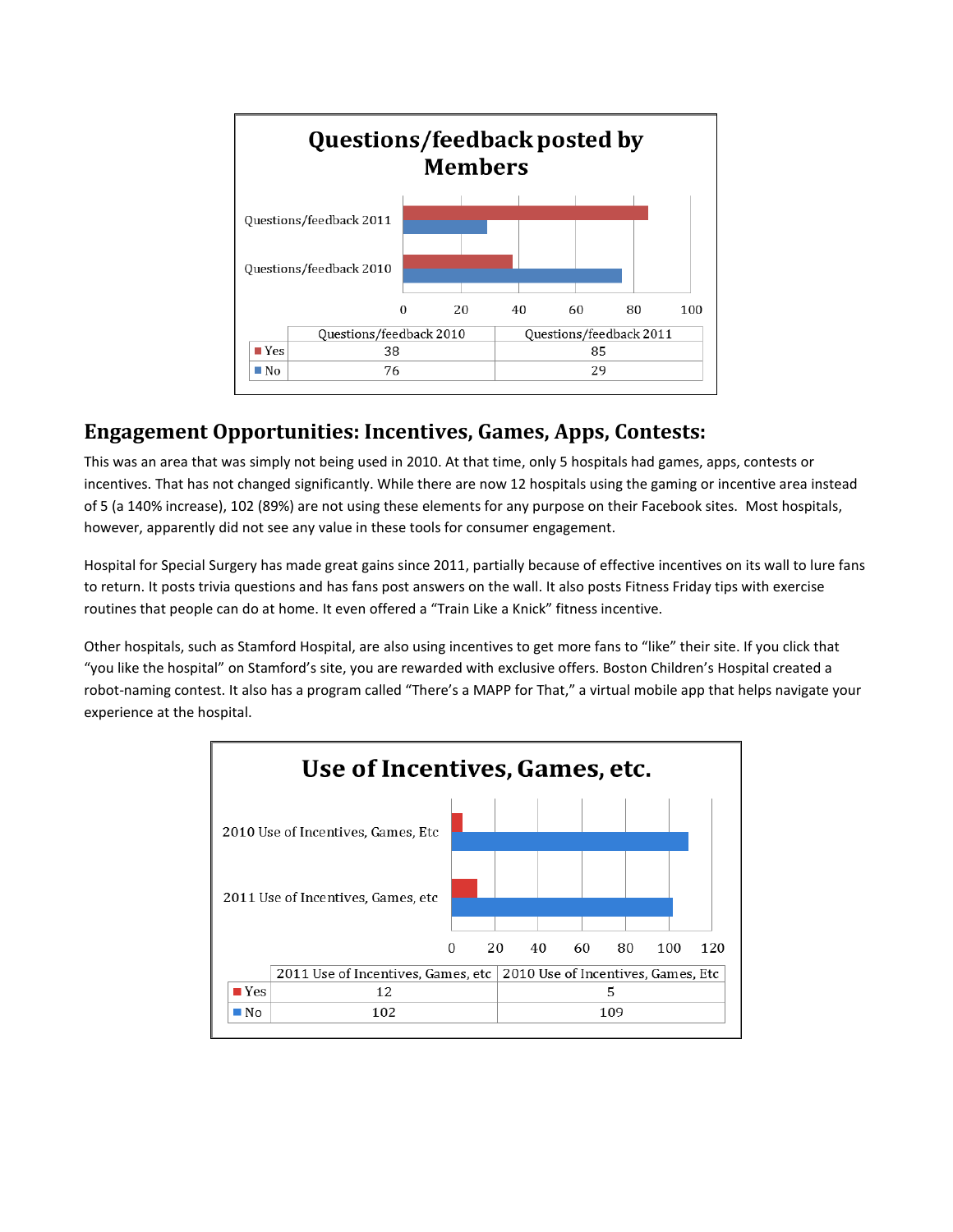### **Engagement Opportunities: Photo Sharing**

In 2010, only 48 hospitals allowed members to post photos on their Facebook page. In 2011, that number increased to 58 hospitals, just over half the total surveyed.

Some hospitals allowed members to post photos of diseases and questions about their condition, which the hospitals responded to. These hospitals then pointed those members to other health information or provided a number to call for assistance.

In the case of children's hospitals, several members posted photos of their 'well' children, with notes of thanks to hospital staff for helping to make their children better. They also posted several pictures of children who were very sick but celebrating birthdays. Many people used this forum to thank hospitals or the NICU for saving their child's life.



### **Engagement Opportunities: Video Sharing**

Videos, on the other hand, became a major initiative of hospitals.



### **YouTube**

There was no easily recognizable association between the number of videos on YouTube and the popularity of a hospital or # of "likes" on Facebook. In the following chart, the top ten hospitals ranked by the number of videos they have posted on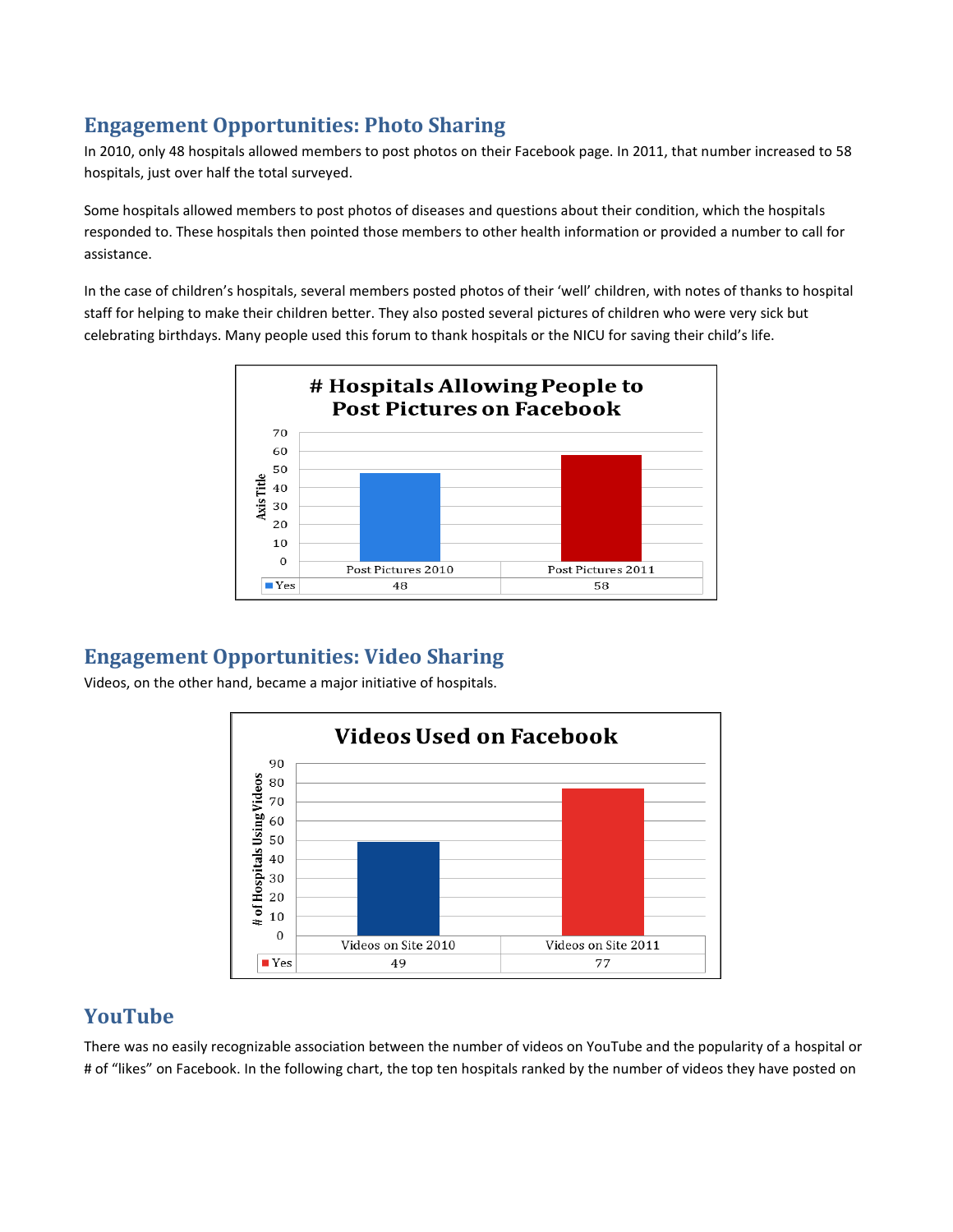YouTube were then listed to see what their Facebook "likes" were. As you can see there is little connection between the video and the Facebook.

Indeed, of the top one hundred (100) of the surveyed hospitals had at least 135 videos. Yet there were still hospitals, such as the highly regarded Robert Wood Johnson, which has neither a major Facebook nor a video presence on YouTube. And there are also hospitals like Parkland with over 4,000 "likes" on Facebook that had only 35 videos.

- YouTube videos playing a broad array of roles in communicating to consumers.
- YouTube is a strong way to increase search optimization for their websites.
- Growing up digital is also very visual. Video is often an easier mode for understanding information.

| Nos. of<br><b>YouTube</b><br><b>Videos in</b> |                |                                         | # Likes on Facebook |
|-----------------------------------------------|----------------|-----------------------------------------|---------------------|
| <b>Ranked Order</b>                           | <b>State</b>   | <b>Hospital</b>                         | 2011                |
| 8880                                          | FL.            | All Children's Hospital                 | 30494               |
| 7120                                          | ТX             | <b>Children's Medical Center</b>        | 12391               |
| 5020                                          | ТX             | <b>MD Anderson Cancer Center</b>        | 26562               |
| 3670                                          | CA             | California Hospital Medical Center      | 106                 |
| 3130                                          | PA             | University of Pittsburgh Medical Center | 4546                |
| 2760                                          | <b>TN</b>      | St. Jude's Children's Research Hospital | 722,976             |
| 2740                                          | <b>NY</b>      | <b>Hospital for Special Surgery</b>     | 9786                |
| 2600                                          | OR.            | Oregon Health & Science University      | 3154                |
| 2510                                          | R <sub>l</sub> | Rhode Island Hospital                   | 1758                |
| 2480                                          | MA             | Boston Children's Hospital              | 705,965             |

### **Blogs and Twitter**

Despite the power of Twitter (particularly among young men) and the value of blogs to discuss topics of interest to different market segments (from breast cancer survivors to new moms), neither blogs nor Twitter were being used by most of the hospitals surveyed. In fact, the number of hospitals with blogs integrated into their Facebook sites had decreased. Yet we know from other research<sup>6</sup> that Twitter is growing among hospitals in general as the following chart shows. Yet the number of Twitter accounts is still very small relative to the total number of hospitals.

endiese<br>|<br>| Ed Bennett: <u>http://ebennett.org/hsnl/data/</u>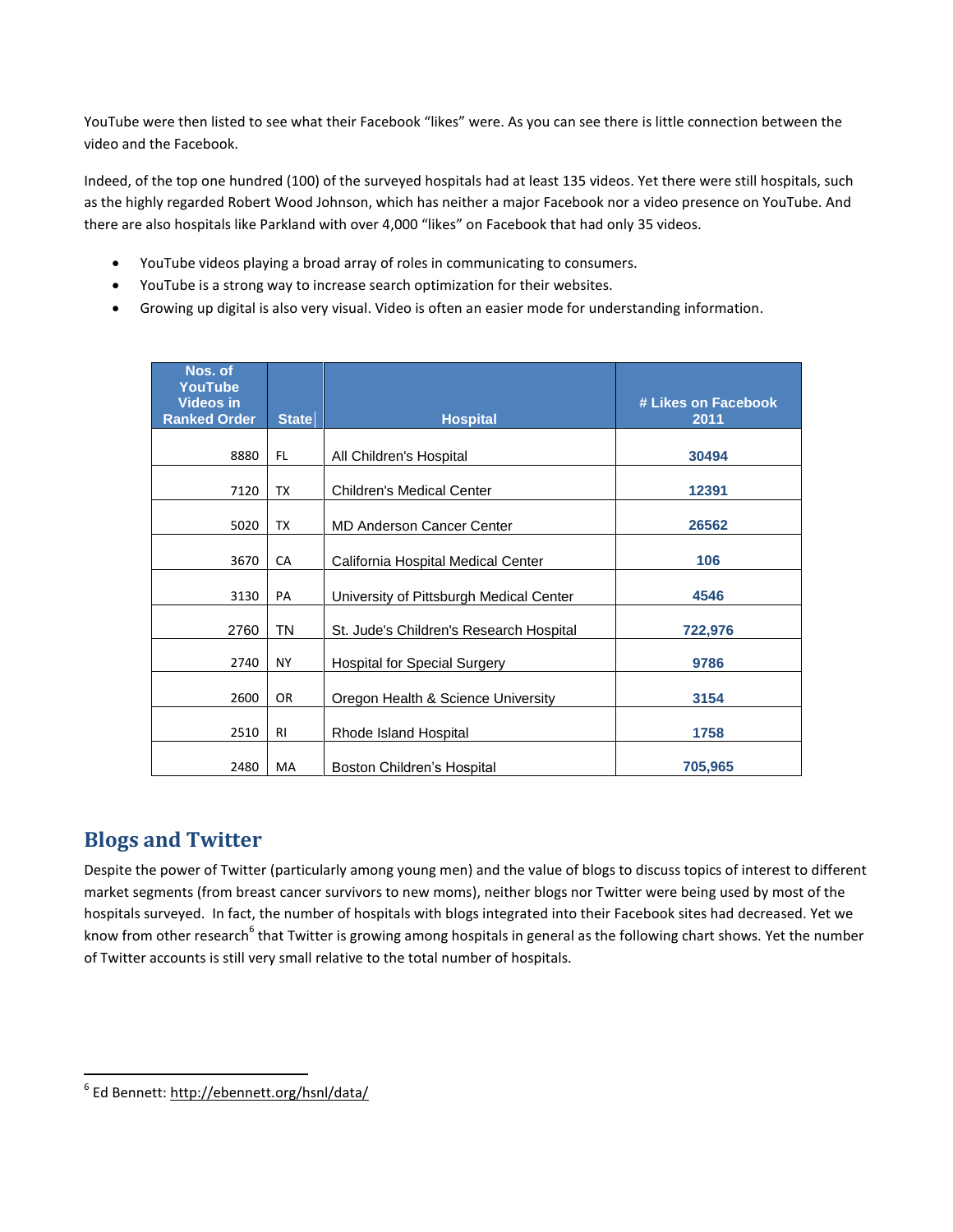

One hospital in the survey, Seattle Children's Hospital, and their physician, Dr. Wendy Sue Swanson, are using blogs and Twitter very effectively. Her blog [\(http://seattlemomadocblog.seatllechildrenshospital.org\)](http://seattlemomadocblog.seatllechildrenshospital.org/) has over 10,000 blog readers and over 9,000 Twitter followers.

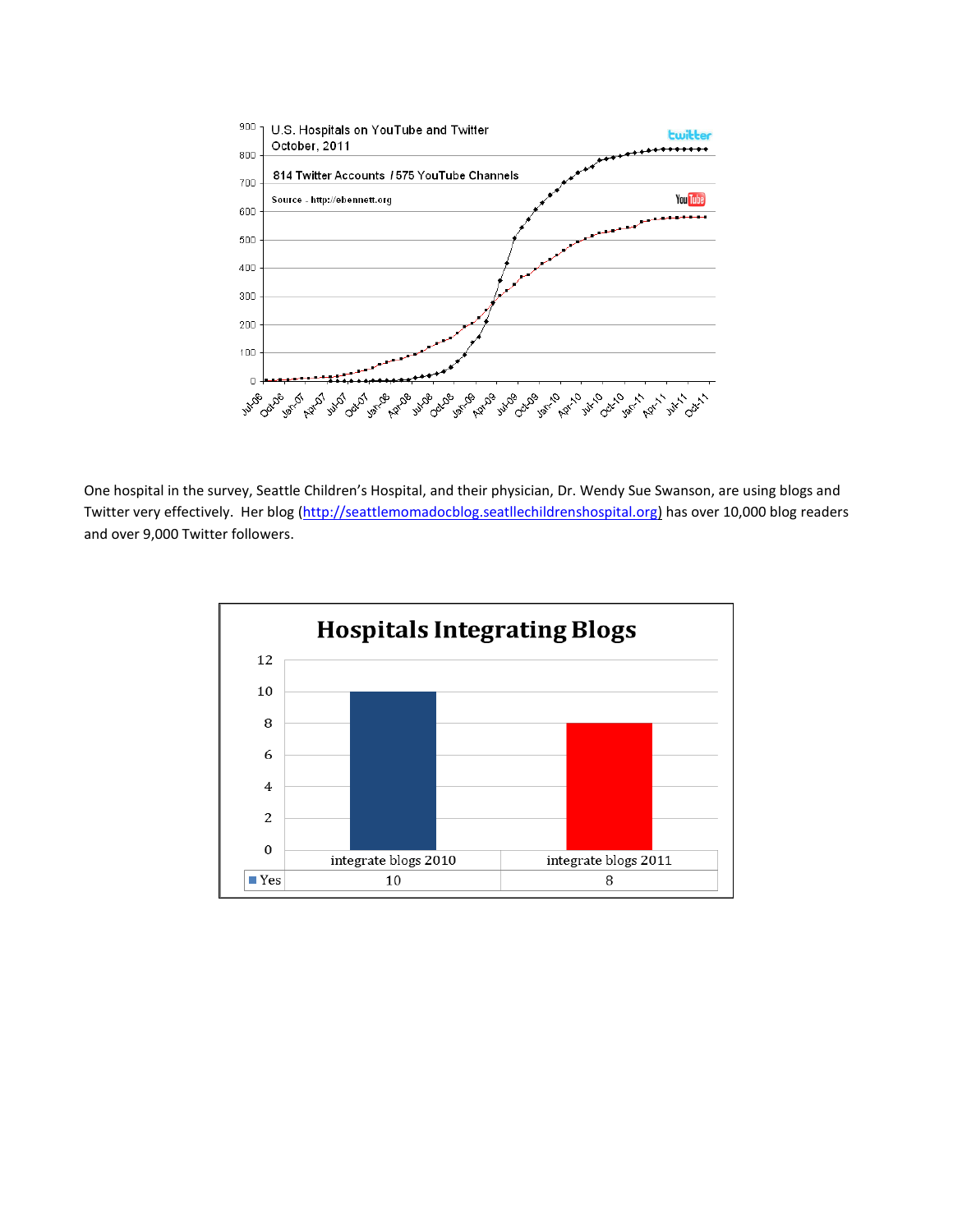

# **Children's Hospitals**

Children's Hospitals are surging ahead of most other hospitals and medical centers in their attention to and usage of social media in all of its formats. Of the top 20 Hospitals ranked by # of "likes," more than half, (13 or 65%) are children's hospitals. We highlight those in purple in the following chart.

|                | # Likes 2011 | <b>Hospital/Medical Center</b>            |
|----------------|--------------|-------------------------------------------|
| $\mathbf{1}$   | 722,976      | St. Jude's Children's Research Hospital   |
| $\overline{2}$ | 705,965      | Boston Children's Hospital                |
| 3              | 75,049       | <b>Cleveland Clinic Hospital</b>          |
| $\overline{4}$ | 34,568       | Children's Hospital of Philadelphia       |
| 5              | 30,494       | All Children's Hospital                   |
| 6              | 28,812       | Seattle Children's Hospital               |
| 7              | 26,562       | <b>MD Anderson Cancer Center</b>          |
| 8              | 18,421       | Children's Healthcare of Atlanta          |
| 9              | 13,907       | Winnie Palmer Hospital for Women & Babies |
| 10             | 12,453       | Phoenix Children's Hospital               |
| 11             | 12,391       | <b>Children's Medical Center</b>          |
| 12             | 11,527       | Miami Children's Hospital                 |
| 13             | 11,374       | <b>Children's Memorial Hospital</b>       |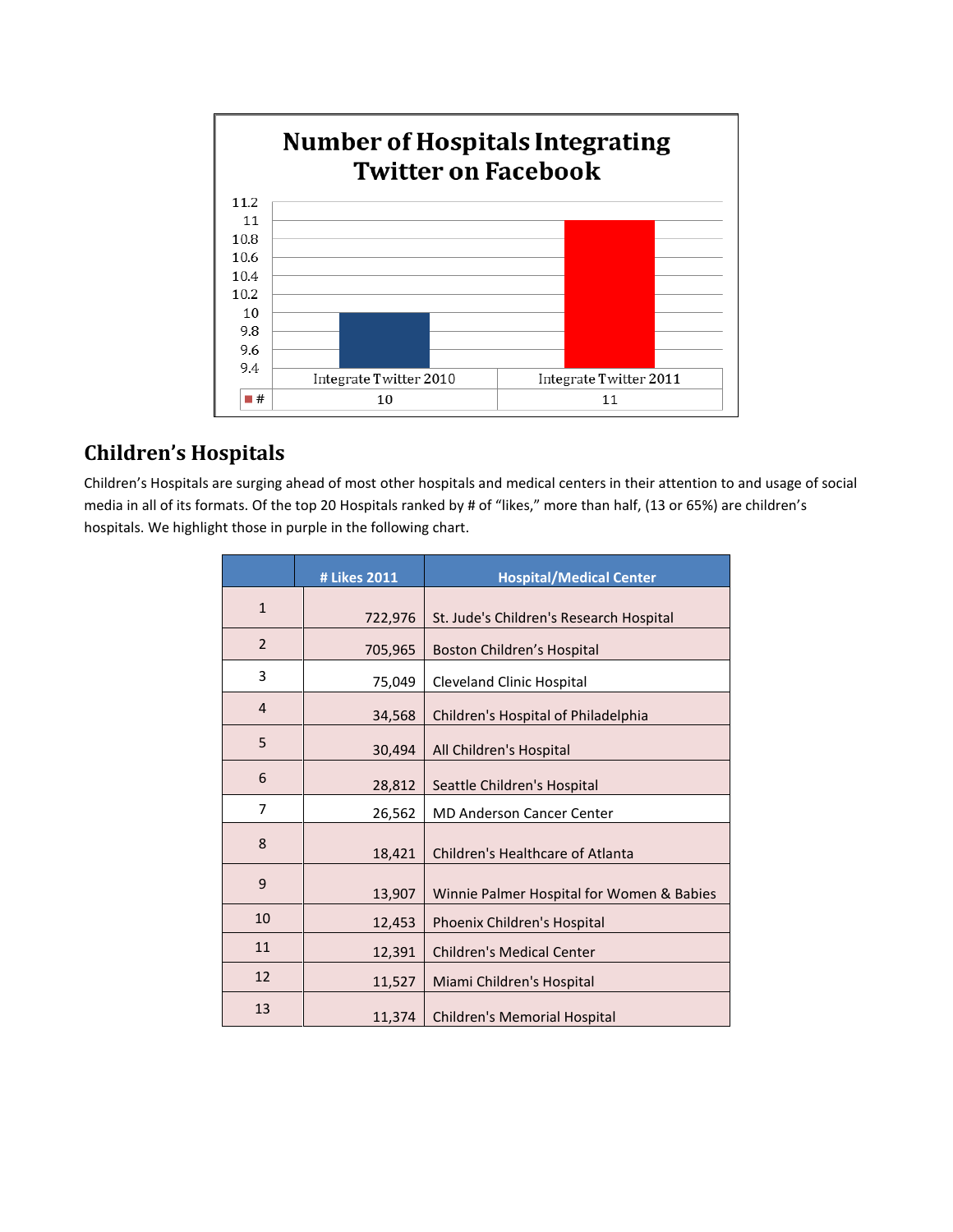| 14 | 10,405 | Memorial Sloan-Kettering Cancer Center        |
|----|--------|-----------------------------------------------|
| 15 | 9,786  | <b>Hospital for Special Surgery</b>           |
| 16 | 8,265  | <b>Riley Hospital for Children</b>            |
| 17 | 6,811  | C.S. Mott Hospital                            |
| 18 | 6,566  | North Shore University Health System          |
| 19 | 6,132  | <b>Ohio State University Medical Center</b>   |
| 20 | 5,791  | Children's Hospitals and Clinics of Minnesota |

Children's hospitals really understand that their "customers" are moms, dads and kids who have grown up "digital." Facebook is how they share experiences, communicate, and belong.

How are they using social media? Let's just look at Facebook. The activity, number of "likes" and conversations on their Facebook sites are significantly different from those on general hospital Facebook sites.

- Children's hospitals offer a Facebook, Twitter and Blog environment in which parents and children are encouraged to participate.
- Their sites are engaging for anyone if they have any interest in a particular child's health or in children's health in general.
- The children's hospitals use visuals in many ways with great impact. Their Facebook sites are full of the images of children, families and friends all engaged in the healing process, or in staying healthy.
- Fund raising activities, from naming a Robot to walking for a disease, are important themes shared on these sites. Fund raising is not that different from friend raising and they overlap very effectively on these sites.

Overall, engagement on children's hospital Facebook sites is multi-faceted encompassing:

- Events at the institution that fans can and should participate in.
- Discussions/Conversations taking place among interested participants.
- People helping people, celebrating, or sharing concerns or pain.
- Videos being used to educate, inform or "sell" services that are both synchronous and asynchronous.
- Webinars and chats.
- Theme of the month discussed in many forms using video and imagery.
- News about new doctors or nurses, or programs to form relationships.
- Celebrating change, what's new and better
- News relevant to raising your child. Often on blogs or twitter as well as Facebook.
- Commentary on things that were on mass media.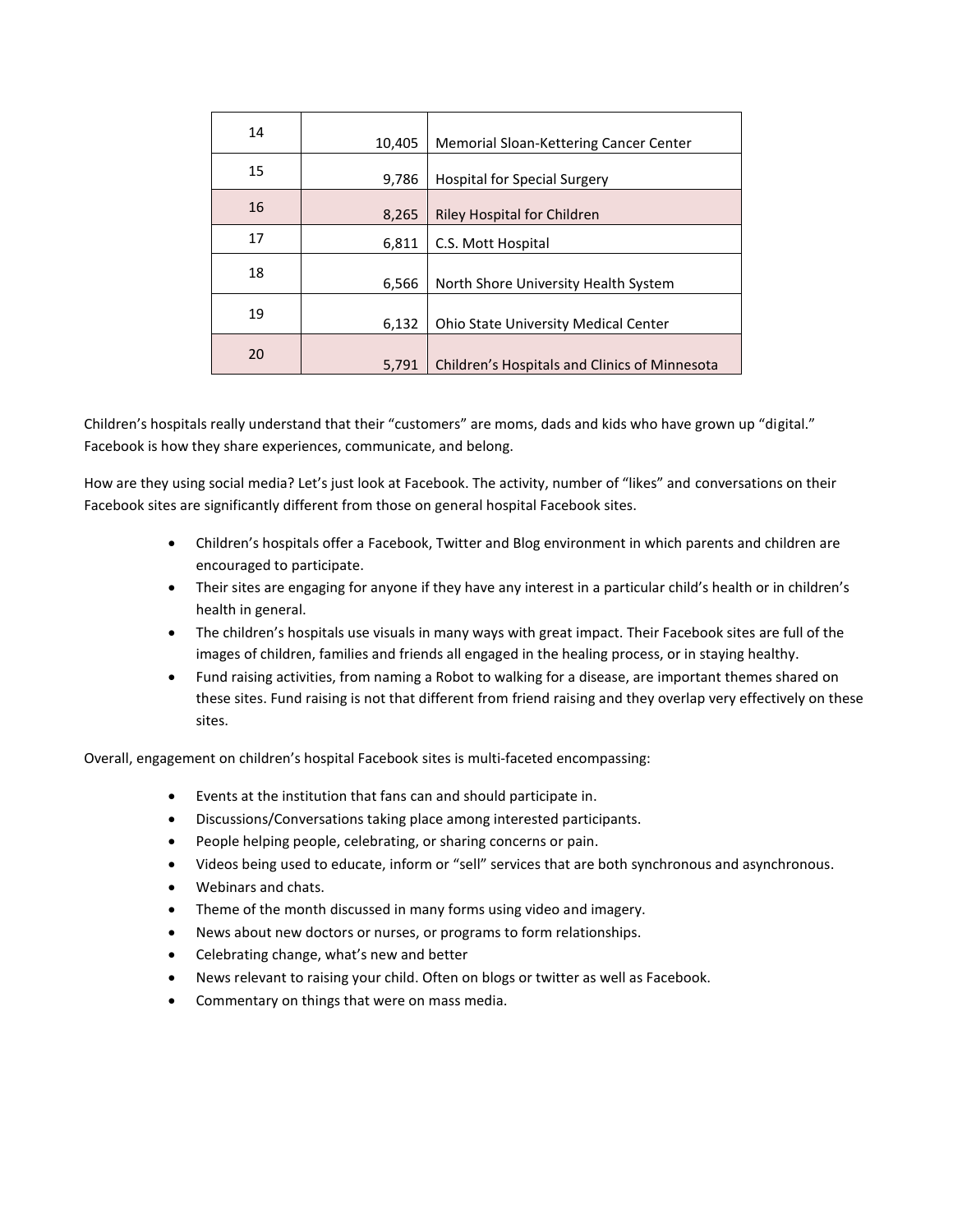# **Non-Children's Hospital Leaders in Facebook Social Media**

The following chart shows the 20 top non-children's hospitals by # of "likes." It also shows the growth from 2010 to 2011.

|                | # Likes<br>2011 | # Likes<br>2010 | # Change | % Change | <b>Hospital/Medical Center</b>                       |
|----------------|-----------------|-----------------|----------|----------|------------------------------------------------------|
| $\mathbf{1}$   | 75,049          | 18728           | 56,321   | 301%     | <b>Cleveland Clinic Hospital</b>                     |
| $\overline{2}$ | 26562           | 18614           | 7,948    | 43%      | <b>MD Anderson</b>                                   |
| 3              | 10,405          | 4483            | 5,922    | 132%     | Memorial Sloan-Kettering Cancer Center               |
| 4              | 9,786           | 0               | 9,786    | 100%     | <b>Hospital for Special Surgery</b>                  |
| 5              | 6,811           | 3132            | 3,679    | 117%     | C.S. Mott Hospital                                   |
| 6              | 6,566           | 1173            | 5,393    | 460%     | North Shore University Health System                 |
| $\overline{7}$ | 6,132           | 3102            | 3,030    | 98%      | <b>Ohio State University Medical Center</b>          |
| 8              | 5,653           | 1807            | 3,846    | 213%     | Duke University Hospital                             |
| 9              | 5,109           | 2411            | 2,698    | 112%     | University of Michigan Health System                 |
| 10             | 4,546           | 2244            | 2,302    | 103%     | University of Pittsburgh Medical Center              |
| 11             | 4,157           | 4092            | 65       | 2%       | Parkland Health & Hospital System                    |
| 12             | 4,004           | 263             | 3,741    | 1422%    | Robert Wood Johnson University Hospital at<br>Rahway |
| 13             | 3,884           | 2342            | 1,542    | 66%      | <b>Detroit Medical Center</b>                        |
| 14             | 3,860           | 975             | 2,885    | 296%     | <b>UCSF Medical Center</b>                           |
| 15             | 3,656           | 1649            | 2,007    | 122%     | Aurora Health Care                                   |
| 16             | 3,559           | 377             | 3,182    | 844%     | Cedars-Sinai Medical Center                          |
| 17             | 3,445           | 1763            | 1,682    | 95%      | Hackensack University Medical Center                 |
| 18             | 3,305           | 1308            | 1,997    | 153%     | University of Pennsylvania Health System             |
| 19             | 3,164           | 718             | 2,446    | 341%     | Northwestern Memorial Hospital                       |
| 20             | 3,154           | 421             | 2,733    | 649%     | Oregon Health & Science University                   |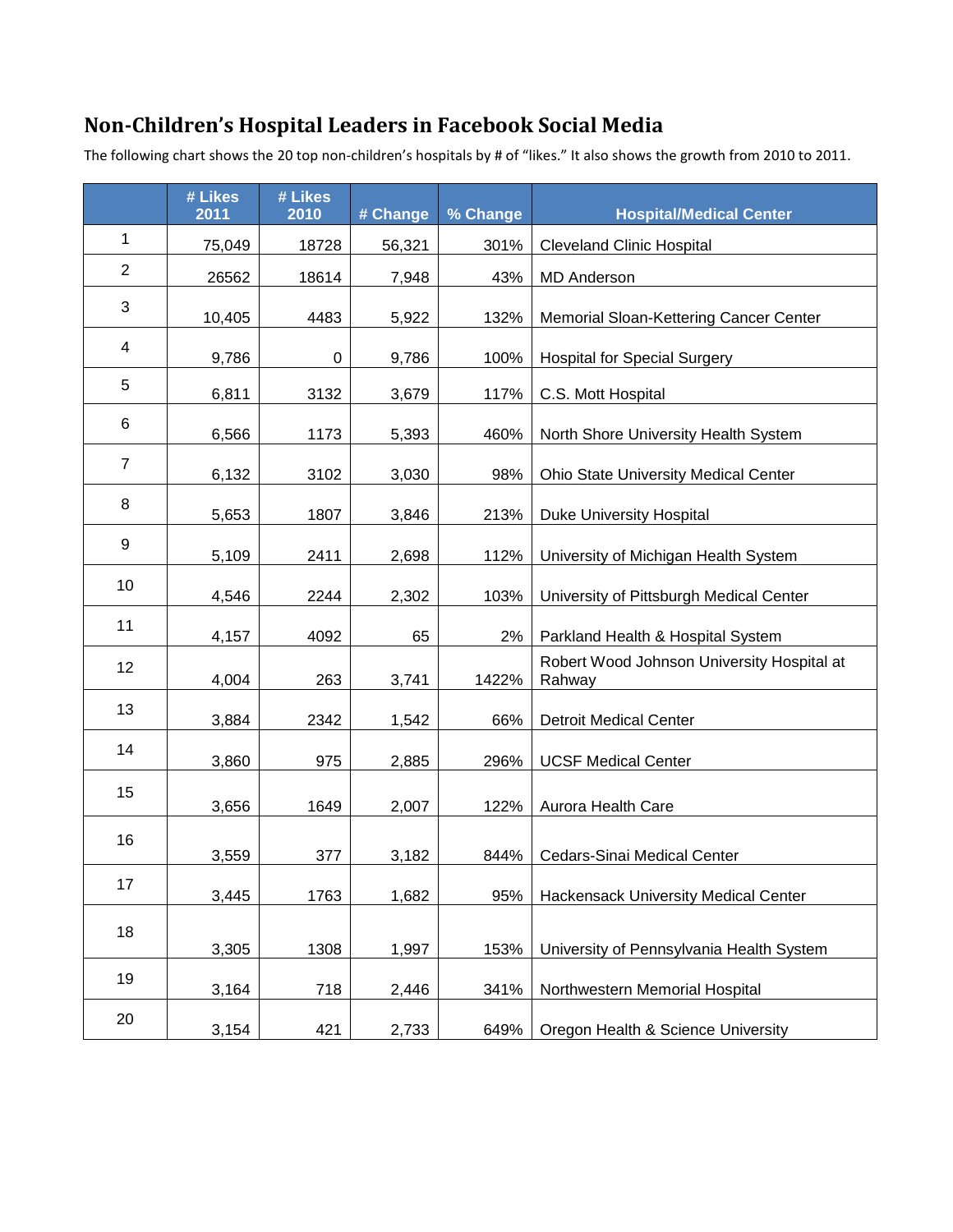Reviewing these Facebook pages shows the diversity of strategies in the content marketing. Those top Facebook hospitals use both common content marketing tools alongside a wide range of unusual content marketing options. Some of these generate a lot of "likes" and interaction. Others have minimal impact. They learn a lot each time they add something.

- Hospital for Special Surgery, for example, had a series on the US Open and a number of postings around tennis issues, elbows, knees and tennis wrist injuries. Some had lots of "likes" while others had very few.
- Cleveland Clinic offered a mix of information. Some was about life-style and wellness ideas from diet to walking. Alongside were postings about clinical information that highlighted their unique procedures and clinical excellence. The number of "likes" for some of these topics was very high.
- University of Michigan had a mix of themes but also had strong advertising boldly present on the site. They also had tie-ins with their children's hospital and football links to their team's games and success.
- Duke University Hospital was using a lot of videos to tell their story.
- Northwestern Memorial Hospital had a lot of photographs by and about people and events that give it a personality.

It is interesting to see how each of the Facebook sites has its own personality, offering people very different experiences, and by the "likes" showing the institution what people respond to and what they ignore.

# **Who is "Not" doing Facebook?**

We do not list those hospitals that have not discovered the value of Facebook. Neither do we list the hospitals that are slowly working their way into social media building. These hospitals raised a number of questions for us as we reviewed the social media activities of hospitals that we are surveying. Why were they not engaging on Facebook? Some of the reasons we heard were:

- They are resistant to having communities talking about them online
- They have HIPAA concerns about patient privacy
- There was a good deal of concern about staff use of social media
- They did not have the staffing needed to sustain the community building and content marketing

# **Social Media and the Role of Hospitals**

Social media overall, and Facebook in particular are media designed for telling stories. The stories reflect the personality of the institution and help people experience an institution even when they do not need their immediate care. Ignoring these as opportunities to share stories and engage communities is unfortunate. More importantly, the social media experience is extending well beyond Facebook. The entire communication process and community building initiatives are in the process of change once again as Twitter grows in use and comfort and YouTube videos become an alternative to television programs.

Transforming the public's health is one of the core missions of healthcare organizations. Their role is expanding beyond the care provided when people are sick or injured. Hospitals are critical to helping people get healthy and stay that way. Social media is providing entirely new ways for hospitals to communicate with and engage adults and children around health and wellness.

So why aren't more institutions using Facebook today to connect with their local communities As we begin our third annual survey this fall we will be looking for how the leaders take social media to the next level.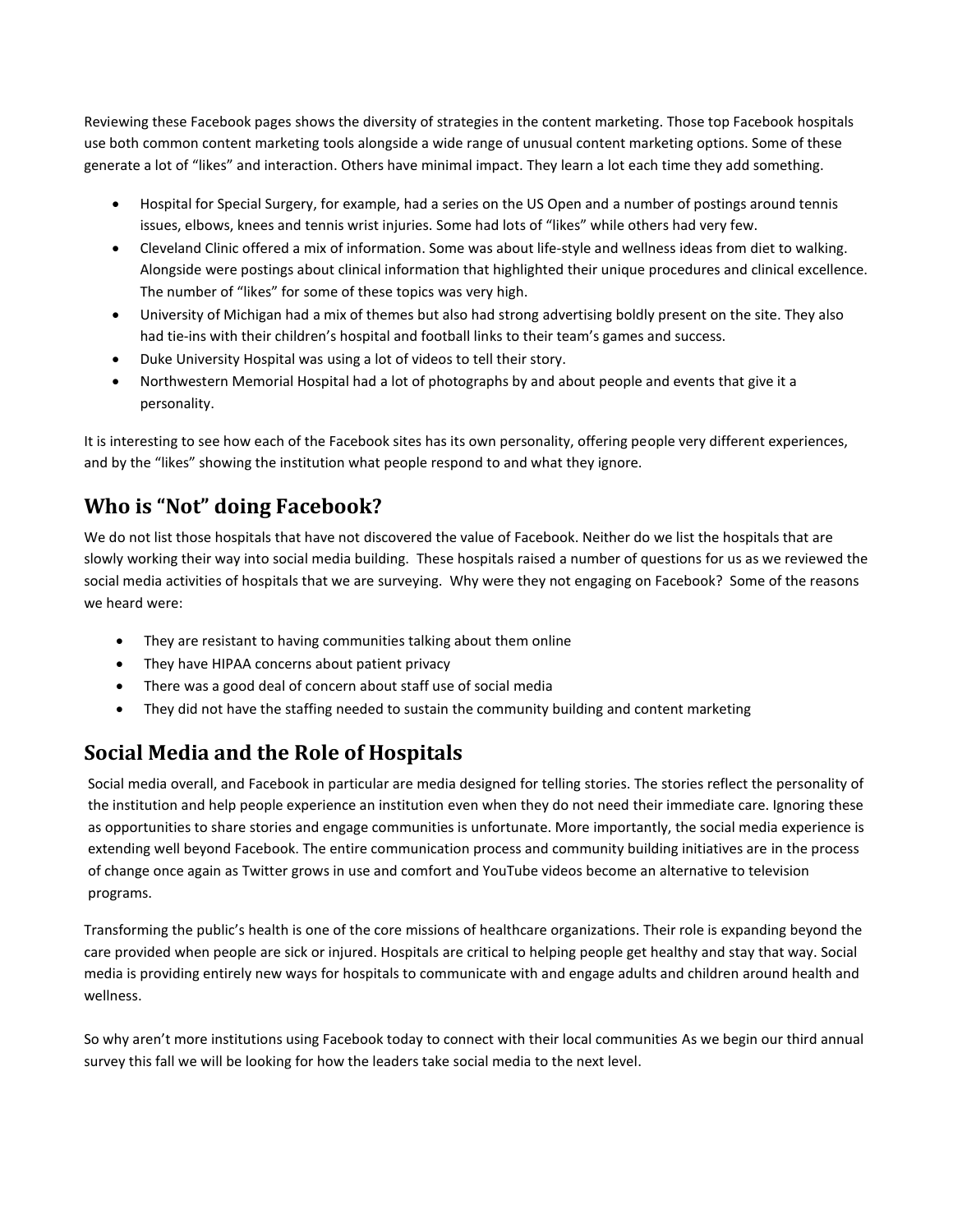#### **About the Author**



Andrea J. Simon PhD is a corporate anthropologist who founded Simon Associates Management Consultants (SAMC) to apply the approaches of anthropology to organizations that need or want to change.

Tapping more than 20 years of experience as a senior executive with financial services and healthcare institutions, as well as her academic research as an anthropologist studying change, Dr. Simon developed a ChangeMap™ process to enable companies to discover new ways to "see, feel and think" about their business, their customers and about opportunities to capture changing markets. She systematically integrates observational research into her work to allow clients to go "visually exploring."

Dr. Simon has been a tenured professor at Ramapo College in New Jersey teaching Anthropology and American Studies, and a visiting professor at Washington University in St. Louis teaching Entrepreneurship. Speaking widely on change and how to capture new market space, Dr. Simon has conducted over 140 workshops and seminars with CEOs and key management of mid-size businesses from all industries. In addition, Dr. Simon is a certified facilitator in InnovationGames®.

Dr. Simon's work has received numerous awards and recognition in a number of areas, including Addy awards for healthcare advertising, and Astor awards for healthcare marketing.

### **Simon Associates Management Consultants**

Simon Associates Management Consultants is a woman-owned consulting firm specializing in change. Our team is comprised of experts in fields related to change, from those who build new businesses to those who are specialists in innovation and culture change processes.

Please review our website: [www.simonassociates.net,](http://www.simonassociates.net/) and read our blog: [http://simonassociates.net/news-and-tools/andi](http://simonassociates.net/news-and-tools/andi-blog/)[blog/](http://simonassociates.net/news-and-tools/andi-blog/) or join our blogzine[: www.business-change-management.com](http://www.business-change-management.com/).

We can be reached at [info@simonassociates.net.](mailto:info@simonassociates.net)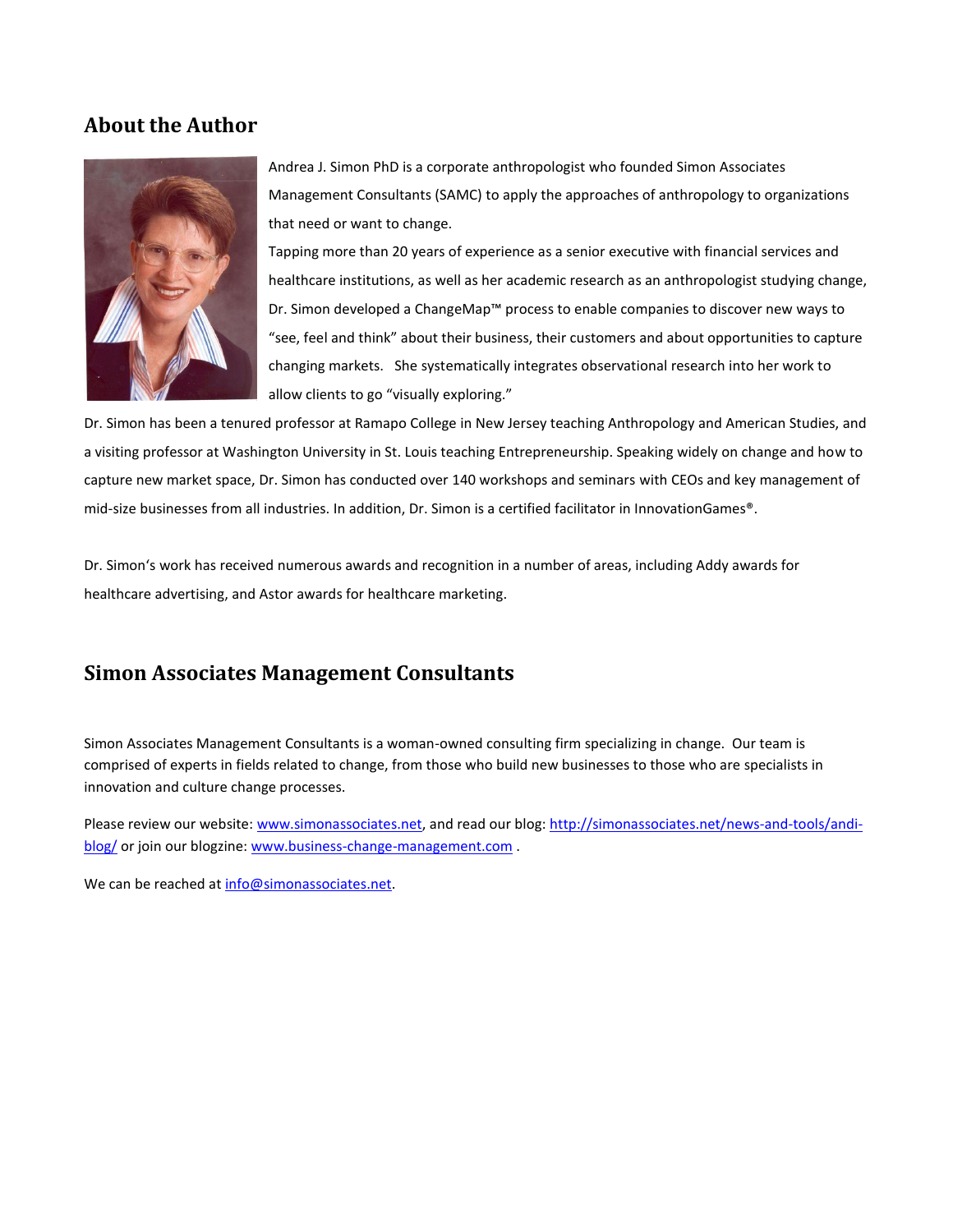### **Chart of 140 Surveyed Hospitals Listed Alphabetically**

| <b>Hospital</b>                                      | <b>State</b> |
|------------------------------------------------------|--------------|
| A.I. duPont Hospital for Children                    | DE           |
| <b>Alaska Native Medical Center</b>                  | AK           |
| <b>Alaska Regional Hospital</b>                      | AK           |
| <b>All Children's Hospital</b>                       | FL.          |
| <b>Aurora Health Care</b>                            | WI           |
| Avera McKennan Hospital and University Health Center | <b>SD</b>    |
| <b>Bartlett Regional Hospital</b>                    | AK           |
| <b>Barrett Hospital &amp; Healthcare</b>             | МT           |
| <b>Baton Rouge General Medical Center</b>            | LA           |
| <b>Baylor Health Care System</b>                     | ТX           |
| <b>Baystate Health</b>                               | <b>MA</b>    |
| <b>Bedford Memorial Hospital</b>                     | VA           |
| <b>Boston Medical Center</b>                         | <b>MA</b>    |
| <b>Boulder Community Hospital</b>                    | CO           |
| <b>C.S. Mott Hospital</b>                            | MI           |
| <b>California Hospital Medical Center</b>            | СA           |
| <b>Cape Cod Hospital</b>                             | <b>MA</b>    |
| <b>Cedars-Sinai Medical Center</b>                   | СA           |
| <b>Central Montana Medical Center</b>                | <b>MT</b>    |
| <b>Children's Healthcare of Atlanta</b>              | GА           |
| <b>Boston Children's Hospital</b>                    | <b>MA</b>    |
| <b>Children's Hospital of Philadelphia</b>           | PА           |
| <b>Children's Hospitals and Clinics of Minnesota</b> | <b>MN</b>    |
| <b>Children's Medical Center</b>                     | <b>TX</b>    |
| <b>Children's Memorial Hospital</b>                  | IL           |
| <b>Cleveland Clinic Hospital</b>                     | OН           |
| <b>Connecticut Children's Medical Center</b>         | CT           |
| <b>Dana-Farber Cancer Institute</b>                  | МA           |
| <b>Danbury Hospital</b>                              | <b>CT</b>    |
| <b>Denver Health Medical Center</b>                  | CO           |
| <b>Detroit Medical Center</b>                        | MI           |
| <b>Duke University Hospital</b>                      | <b>NC</b>    |
| <b>Emory University Hospital</b>                     | GA           |
| <b>Fairview Regional Medical Center</b>              | OK           |
| <b>Frederick Memorial Hospital</b>                   | <b>MD</b>    |
| Fresno Heart & Surgical Hospital                     | CA           |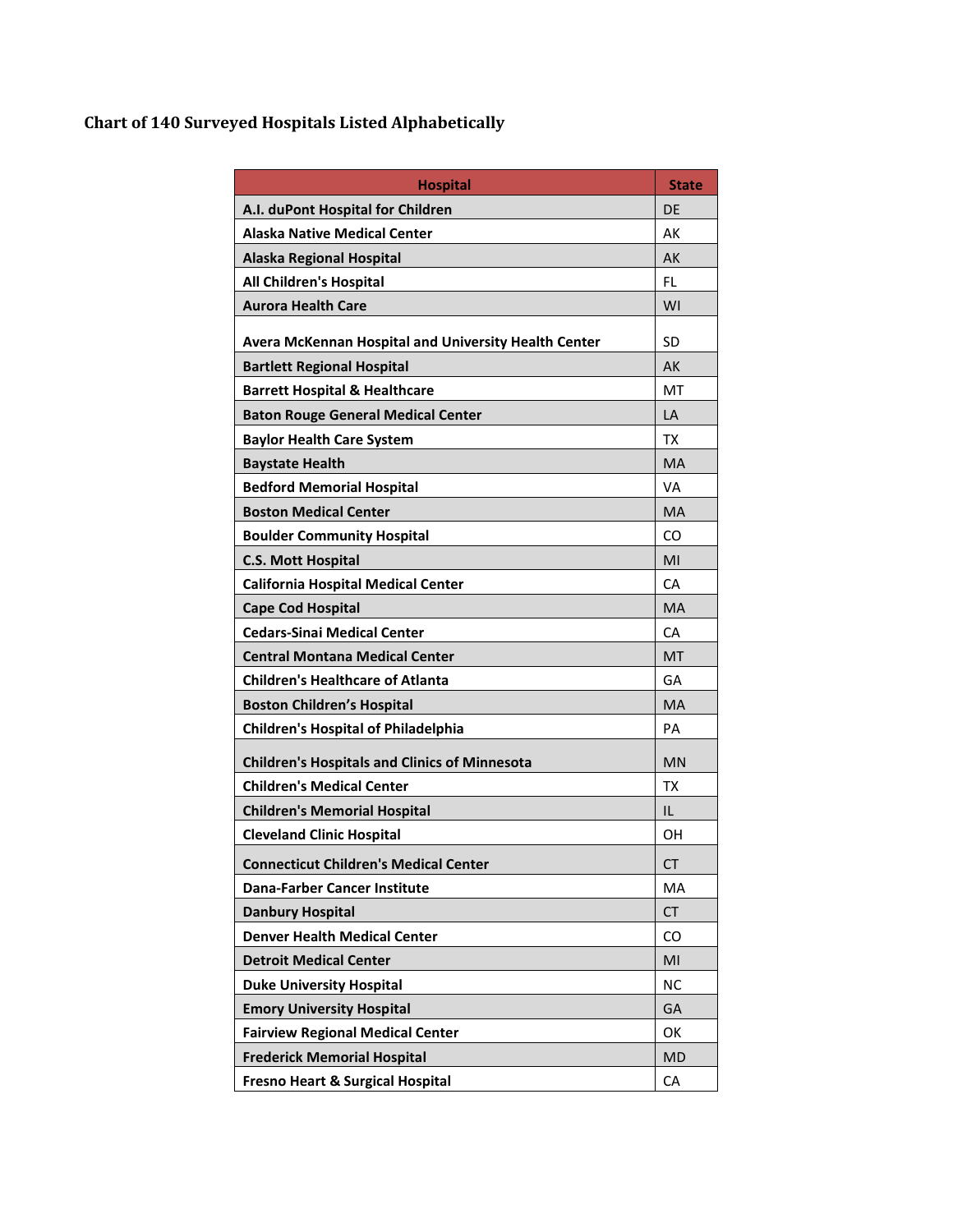| <b>George Washington University Hospital</b>                 | DC        |
|--------------------------------------------------------------|-----------|
| <b>Georgetown University Hospital</b>                        | DC        |
| <b>Greenwich Hospital</b>                                    | СT        |
| <b>H. Lee Moffitt Cancer Center &amp; Research Institute</b> | FL        |
| <b>Hackensack University Medical Center</b>                  | <b>NJ</b> |
| <b>Hartford Hospital</b>                                     | СT        |
| <b>Henry Ford Health System</b>                              | MI        |
| <b>Holy Cross Hospital</b>                                   | NM        |
| <b>Hospital for Special Surgery</b>                          | NΥ        |
| <b>Houston Northwest Medical Center</b>                      | ТX        |
| <b>Hughston Hospital</b>                                     | GA        |
| <b>Hurley Medical Center</b>                                 | MI        |
| <b>Innovis Health</b>                                        | <b>ND</b> |
| <b>Intermountain Medical Center</b>                          | UT        |
| <b>Iowa Health - Des Moines</b>                              | IA        |
| Jefferson University Hospital                                | PA        |
| <b>Johns Hopkins Bayview Medical Center</b>                  | MD        |
| <b>Jupiter Medical Center</b>                                | FL.       |
| <b>Kalispell Regional Medical Center</b>                     | MT        |
| <b>Lahey Clinic</b>                                          | MA        |
| <b>Lenox Hill Hospital</b>                                   | <b>NY</b> |
| <b>Memorial Hospital of Rhode Island</b>                     | RI        |
|                                                              |           |
| Louisiana Medical Center & Heart Hospital                    | LA        |
| <b>Loyola University Hospital</b>                            | IL        |
| <b>MD Anderson Cancer Center</b>                             | TX        |
| <b>Memorial Sloan-Kettering Cancer Center</b>                | <b>NY</b> |
| <b>Memorial University Medical Center</b>                    | GA        |
| <b>Menorah Medical Center</b>                                | KS        |
| <b>Methodist Health System</b>                               | <b>TX</b> |
| Miami Children's Hospital                                    | FL        |
|                                                              |           |
| <b>Morristown Memorial Hospital</b>                          | <b>NJ</b> |
| <b>Newport Hospital</b>                                      | <b>RI</b> |
| <b>North Shore University Health System</b>                  | IL        |
| <b>North Star Hospital</b>                                   | AK        |
| <b>Northbay Healthcare</b>                                   | CA        |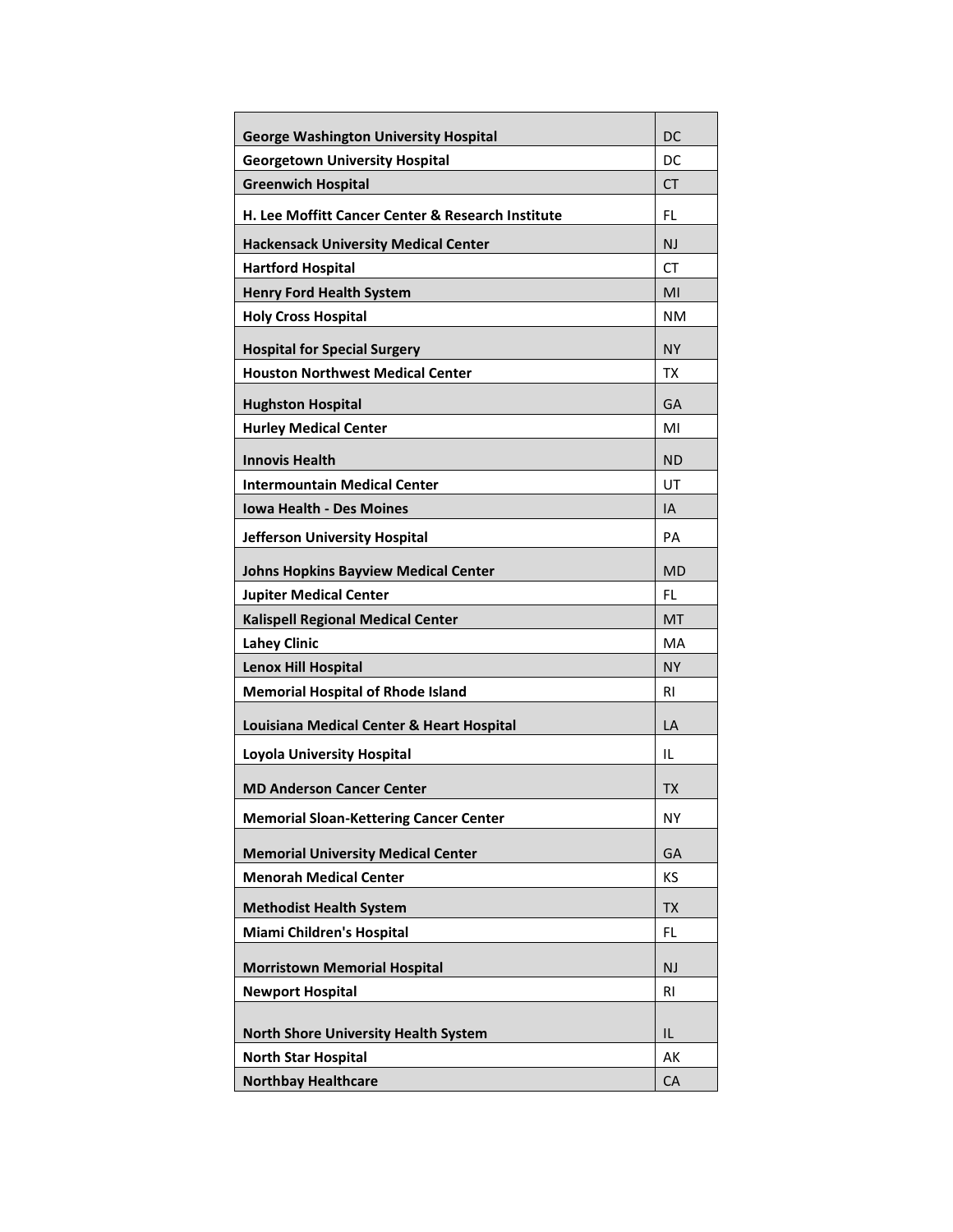| <b>Northeast Georgia Health System</b>            | GA        |
|---------------------------------------------------|-----------|
| <b>Northern Nevada Medical Center</b>             | NV        |
| <b>Northwestern Memorial Hospital</b>             | IL        |
| <b>Norwalk Hospital</b>                           | СT        |
| <b>NYU Medical Center</b>                         | NΥ        |
| <b>Ohio State University Medical Center</b>       | OΗ        |
| <b>Oklahoma State University Medical Center</b>   | ок        |
| <b>Oregon Health &amp; Science University</b>     | <b>OR</b> |
| <b>Oregon Heart &amp; Vascular Institute</b>      | OR        |
| Our Lady of the Lake Regional Medical Center      | LA        |
| <b>Parkland Health &amp; Hospital System</b>      | TX        |
| <b>Phoenix Children's Hospital</b>                | <b>AZ</b> |
| <b>Pratt Regional Medical Center</b>              | КS        |
|                                                   |           |
| Presbyterian/St. Luke's Medical Center Denver     | CO        |
| <b>Providence Hospital</b>                        | SC        |
| <b>Reading Hospital and Medical Center</b>        | PA        |
| <b>Rhode Island Hospital</b>                      | RI        |
|                                                   |           |
| <b>Riley Hospital for Children</b>                | IN        |
| Robert Wood Johnson University Hospital at Rahway | NJ        |
| <b>Ruby Memorial Hospital</b>                     | <b>WV</b> |
| <b>St. Barnabas Medical Center</b>                | NJ        |
| St. Joseph Mercy Health System                    | MI        |
| <b>Samaritan Health Services</b>                  | OR        |
| <b>Sarasota Memorial Hospital</b>                 | <b>FL</b> |
| <b>Seattle Children's Hospital</b>                | WA        |
| Shands at the University of Florida               | FL        |
| <b>Southern Hills Hospital</b>                    | NV        |
| <b>St. Joseph Health System</b>                   | KY        |
| <b>St. Joseph's Hospital</b>                      | GA        |
| St. Jude's Children's Research Hospital           | <b>TN</b> |
| St. Luke's Health System                          | ID        |
| <b>St. Vincent's Medical Center</b>               | <b>CT</b> |
| <b>Stamford Hospital</b>                          | CT        |
| <b>Staten Island University Hospital</b>          | <b>NY</b> |
| <b>Tampa General Hospital</b>                     | FL        |
| <b>Temple University Hospital</b>                 | PA        |